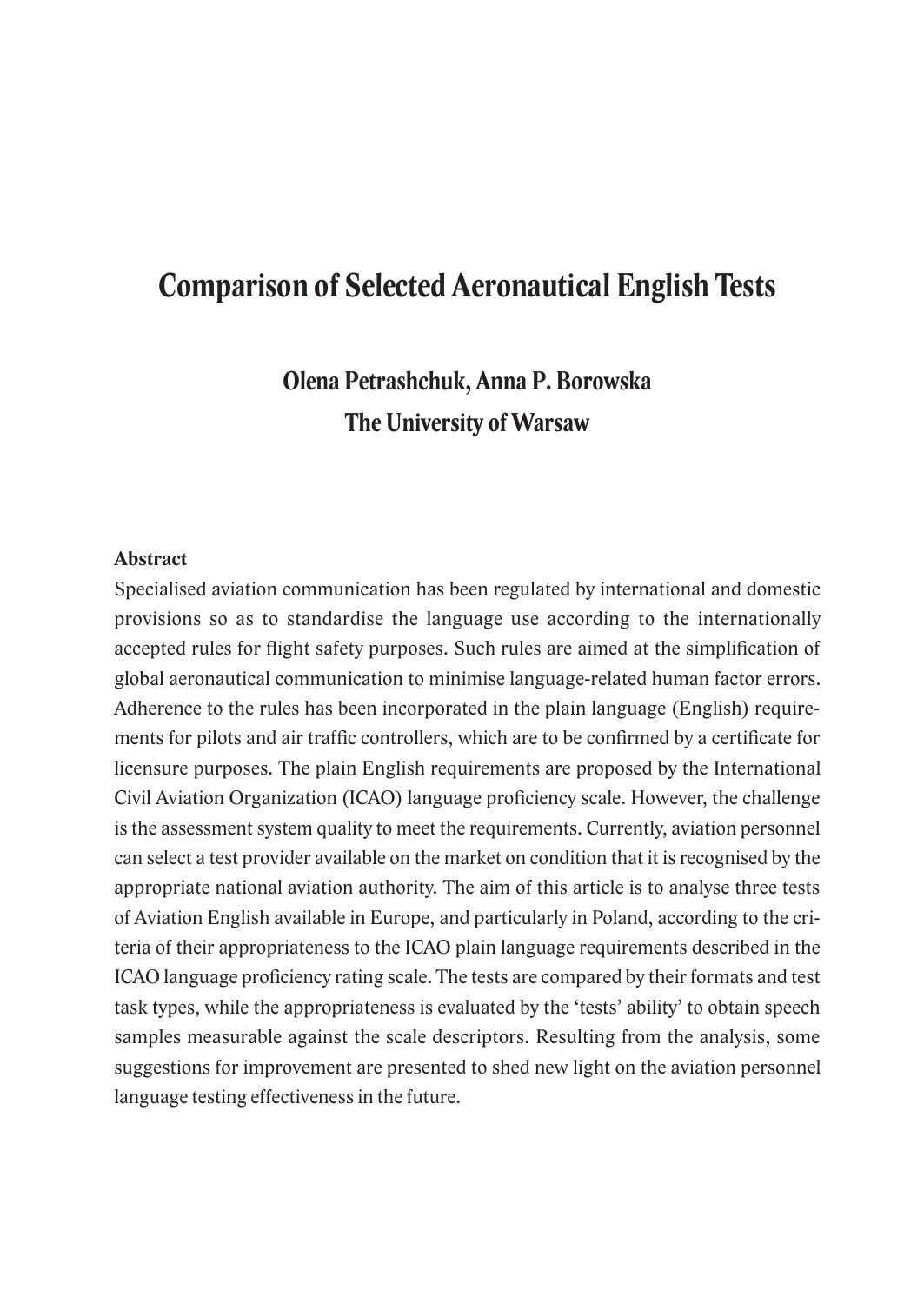**Keywords:** Aeronautical English, language testing in aviation, aeronautical communication, ELPAC, KSEJ, TEAP

#### **Abstrakt**

Komunikacja specjalistyczna w lotnictwie została objęta międzynarodowymi i lokalnymi regulacjami prawnymi, tak aby stosowanie używanego do jej celów języka opierało się na ogólnie przyjętych zasadach. Ma to na celu ułatwić międzynarodową komunikację lotniczą i zwiększyć bezpieczeństwo lotów. W kontekście aeronautycznym, znajomość języka angielskiego stosowanego w lotnictwie potwierdzana jest wpisem do licencji. Piloci i kontrolerzy ruchu lotniczego są zatem zobowiązani zdać test językowy na wymaganym przez Międzynarodową Organizację Lotnictwa Cywilnego (w skrócie ICAO) poziomie – od 4 do 6 – iwedług obowiązującej skali odniesienia (tzw. ICAO Rating Scale), dotyczącej posiadanych umiejętności językowych. Członkowie personelu lotniczego mogą sami dokonać wyboru takiego testu spośród dostępnych na rynku pod warunkiem, że jest on akceptowalny przez odpowiedni urząd lotnictwa cywilnego w danym państwie, odpowiedzialny za dokonanie wpisu do indywidualnej licencji. W Polsce nadzór nad egzaminami z Aviation English sprawuje Urząd Lotnictwa Cywilnego. Artykuł ma na celu dokonanie analizy porównawczej formy i treści trzech stosowanych obecnie nie tylko w Europie, ale przede wszystkim w Polsce testów, zaznajomienie czytelnika ze sposobem ich przeprowadzania, a także sprawdzenie, w jakim stopniu uwzględniają one ICAOwskie wytyczne. Ściśle specjalistyczny kontekst, jakim jest komunikacja aeronautyczna, wymaga precyzyjności konstruowania komunikatów. Poruszane w artykule kwestie nie tylko krytycznie prezentują obecnie stosowany mechanizm testowania językowego w lotnictwie, ale także rzucają nowe światło na możliwości opracowywania testów do omawianych celów w przyszłości.

**Słowa kluczowe**: język lotniczy, testowanie w lotnictwie, komunikacja aeronautyczna, ELPAC, KSEJ, TEAP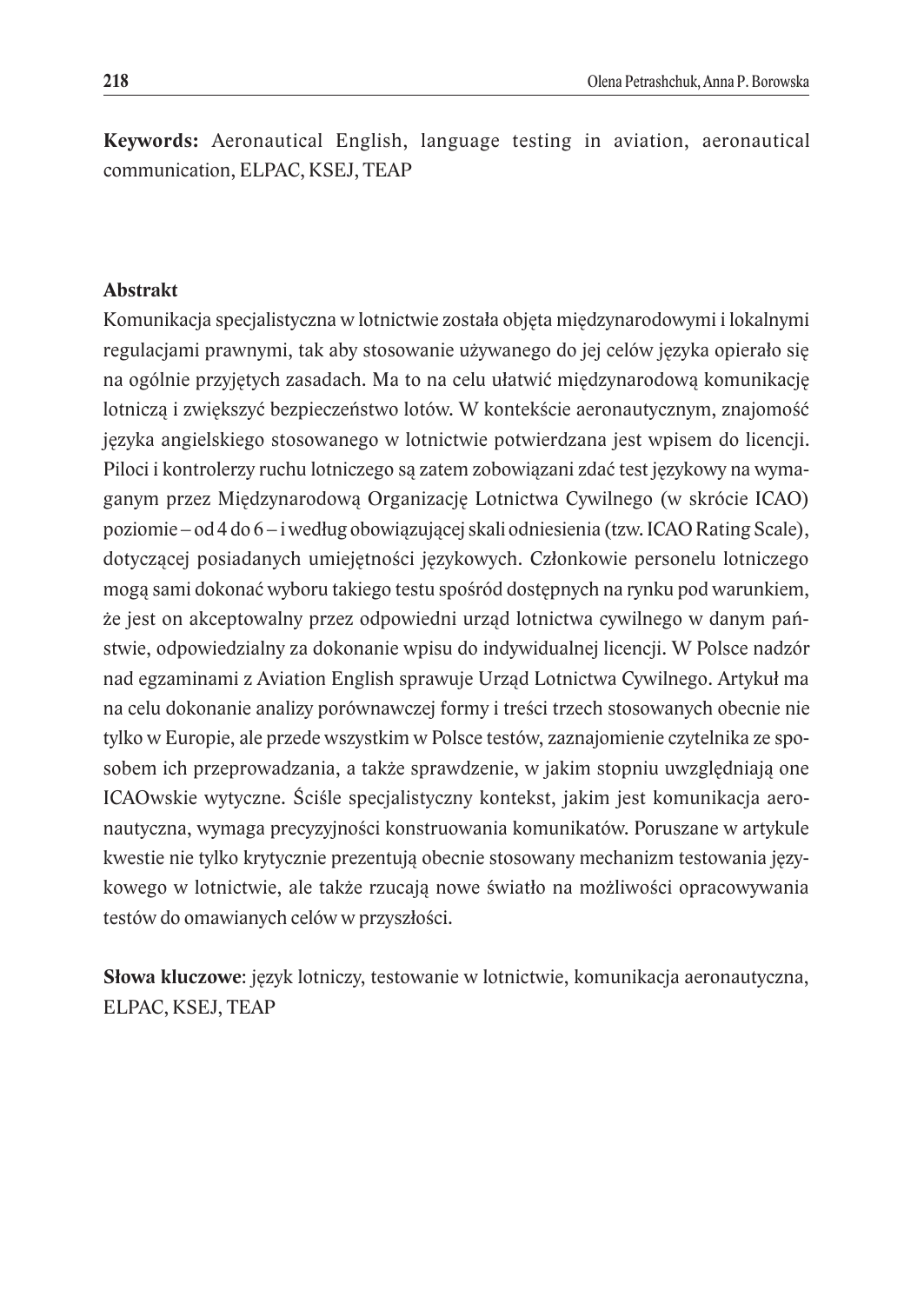#### **Introduction**

The English language, being the language of aeronautical communication, plays an important role in the professional qualification of pilots and controllers worldwide. Insufficient English language proficiency can become a noticeable contributor in a chain of events leading to aviation accidents (ICAO 2010, Doc 9835, 1.2). This fact can explain why aviation seems to be a single area of specialist communication, where the English language proficiency of personnel is strictly regulated both in the international as well as national contexts.

In 2008 the quality criteria for the language performance in radiotelephony exchanges were proposed by the International Civil Aviation Organization (ICAO) after having considered an increasing number of aviation accidents and incidents directly or indirectly caused by verbal communication breakdowns. However, the best quality of language performance is still not guaranteed all over the world in globalised civil aviation commerce. For the purposes of global harmonisation, ICAO offered descriptors to distinguish an operational level 4 of the language performance as a minimum quality accepted for licensing of pilots and controllers (ICAO 2010, Doc 9835, 4.6; EASA 2016, Part-FCL0.55). The level of language performance required for the participants of the ground-to-air communication is to provide flight safety via radiotelephony oral interactions. The linguistic normalisation also enables the various interlocutors to minimise their linguistic and cognitive efforts in carrying out the task at hand thanks to their shared specialist knowledge.

In order to assess the English language proficiency of pilots and controllers and to state the level of language performance, an effective well-designed assessment tool is needed. Therefore, the main challenge is to develop a specialised aeronautical English language test. Today one can find various testing systems offered on the market and designed specifically for the use in aviation as recommended by the ICAO that has imposed the universal rules for the test design to presume unified reliable and valid testing results all over the world (ICAO 2010 Doc 9835, 6.1; Cir 318). Generally speaking, such requirements define the test of English for pilots and controllers as a proficiency high-stake test aimed at assessment of two skills – speaking and listening. On the national level, it is the ICAO member state which decides about the recognition of language test results for licensure purposes (Borowska 2017, 39). Among the wellknown tests, the Test of English Language Proficiency for Aeronautical Communication (ELPAC) is one of the best developed and validated due to good financing and expertise.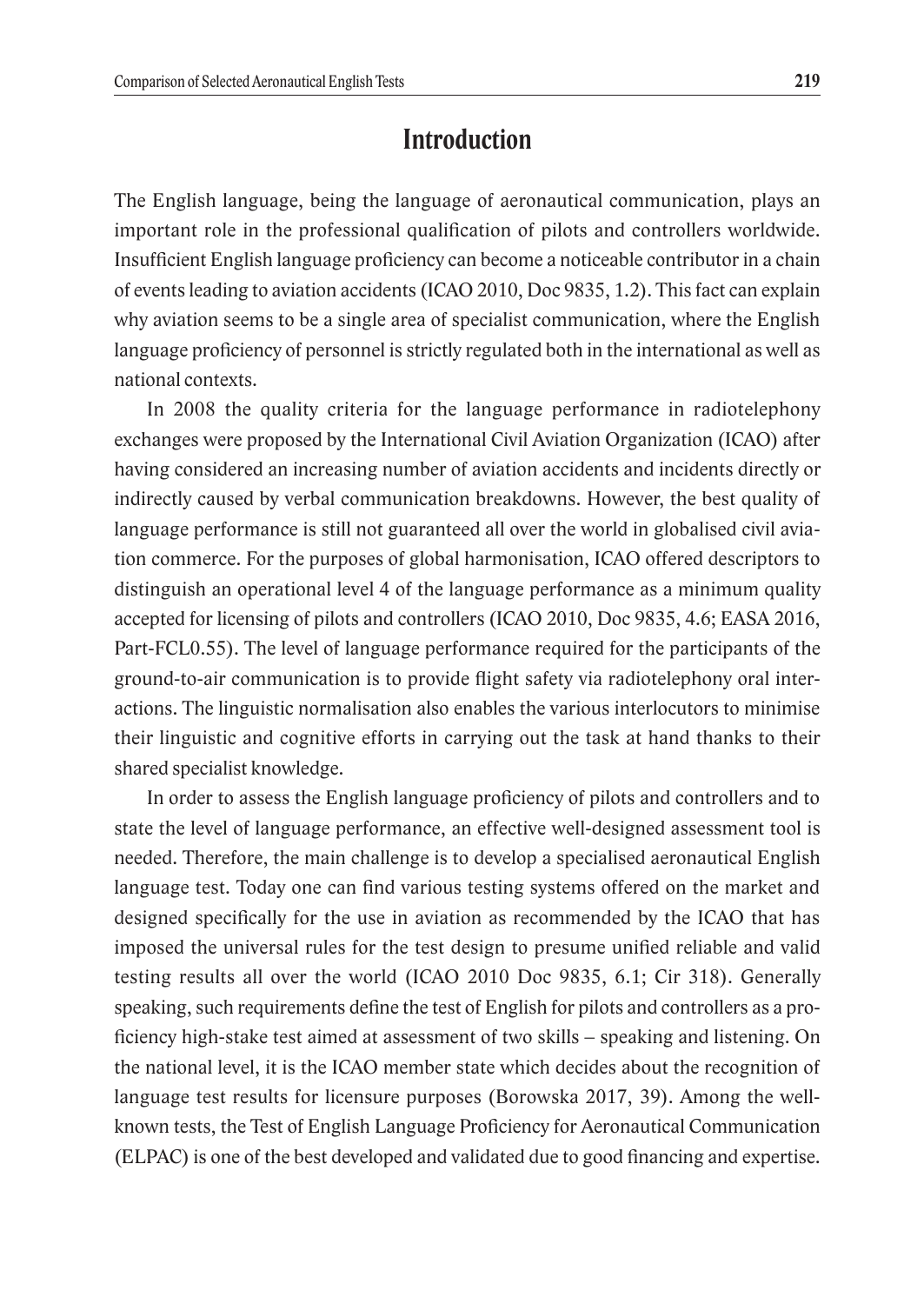Initially designed for controllers, now ELPAC is available also for pilots. However, since 2015, the Civil Aviation Authority in Poland has offered an Aviation English<sup>1</sup> testing as the National Language Examination System (KSEJ, Polish: Krajowy System Egzaminów Językowych) available on a regular basis in the Training and Examination centre of the Civil Aviation Office (Polish: ULC). In Ukraine, Test of English for Aviation Personnel (TEAP) was developed in 2007, and since then it has been used to award aviation personnel ICAO levels of language performance. The test is available in the authorised language centre called *Aerolingua*.

After more than ten years of Aviation English testing in use, it seems to be the proper time to look at the advantages and disadvantages of all the testing systems. The analysis can begin with the insight into the selected test formats and procedures in order to suggest possible improvements in due time.

#### **1. Language of radiotelephony communication**

To design a proper highly specialised language test requires familiarity with the ICAO test design recommendations as well as with the nature of radiotelephony communication. This is radiotelephony that defines the means by which pilots and ground personnel communicate with each other and radiotelephony communication competence is "the prime tool for a controller and a pilot to indicate to the other their instructions and intentions" (Williams 1991, 122). The transmitted information and instructions are of vital importance in the safe and expeditious operation of aircraft and traffic control.

All the test designers and users should bear in mind that radiotelephony communication, in other terms, in our context – an aeronautical discourse, is characterised by specific manifestations (ICAO 2010, Doc 9835, 3.3–3.4), which can be summarised as follows:

- non-visual channel (in voice interactions only),
- use of phraseology based on special knowledge and strong focus on safety,
- − linguistically simplified messages based on special syntactic, lexical, semantic and phonetic rules to avoid ambiguity,

<sup>1</sup> The name *Aviation English* is commonly used for aeronautical purposes. Bearing in mind that the term *Aviation English* covers a wider spectrum than a solely aeronautical purpose, we use the term *aeronautical* to avoid misinterpretation and follow the proper terminology (see more on aviation terminology in Borowska 2020).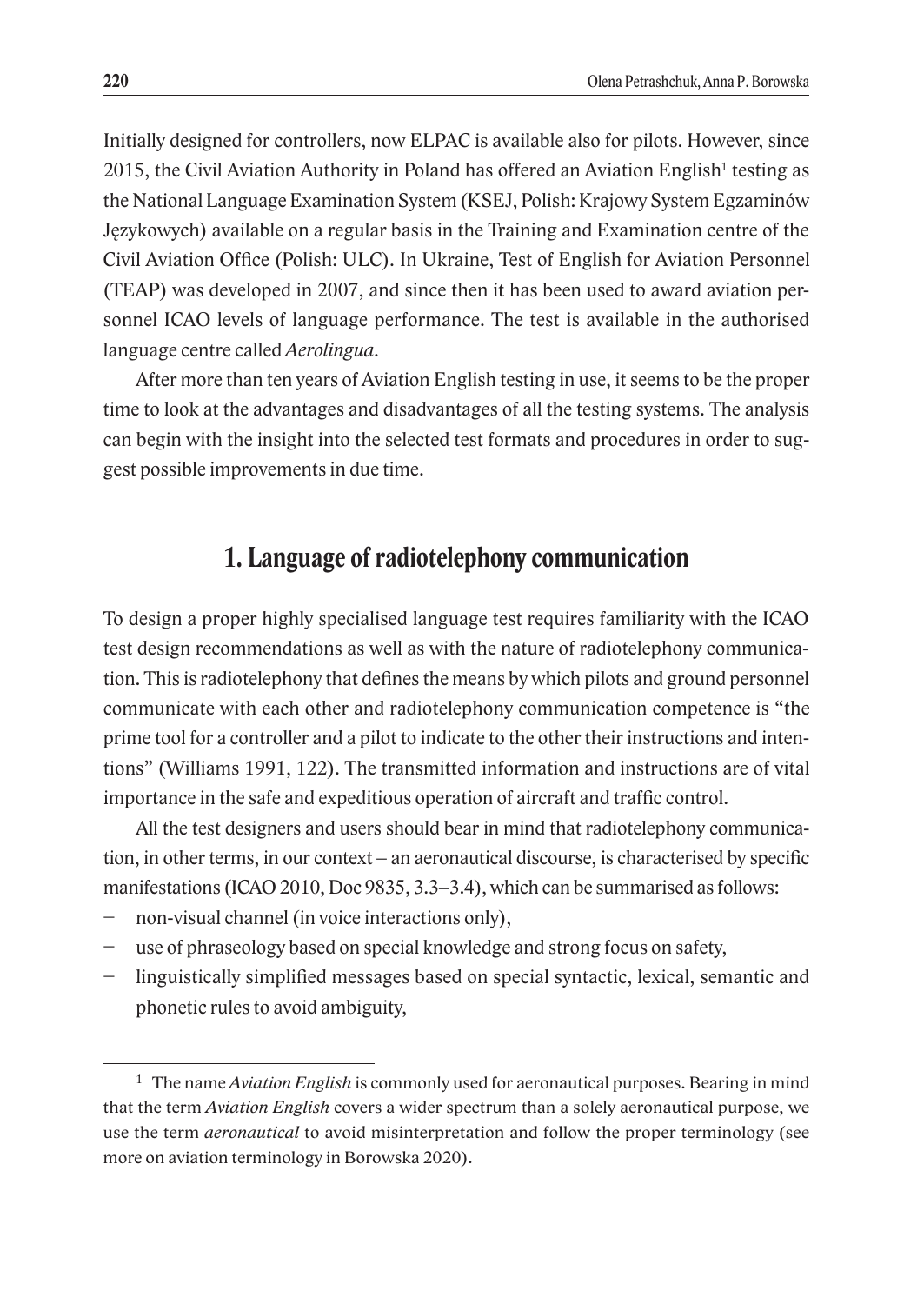- switching between phraseology (coded) and plain English (non-coded), prescribed and regulated relationship between language and actions of communicators,
- specific turn-taking,
- − high stakes of language knowledge due to licensure requirement,
- − high sensitivity to language-related human factor signs (differences in culture, educational backgrounds, personal qualities, social experiences, etc.).

Furthermore, one faces the two-fold nature of aeronautical communication based on the standard phraseology (a coded linguistic tool for routine situations) and so-called 'plain English' (a specialised [sub]language based on a natural one). The latter is used when standard phraseology is not sufficient in order to reach full mutual understanding between a pilot and a controller in the non-routine situations. Consequently, both routine and non-routine radiotelephony 'elements' used in the ground-to-air or air-to-air types of communication should be considered the test language competence constructs in order to meet the ICAO language requirements. The significance of co-existence of two (sub) languages in pilot and controller language competence can be demonstrated by comparison of their main features below:

- a. the English phraseology is:
	- − invented by the group of people specifically for the safety of civil aviation,
	- − based on simplified and limited English grammar and phonology,
	- − based on the limited selection of vocabulary,
	- − used for the message encoding and decoding based on radiotelephony competence for routine situations,
	- − based on the invalid routine syntax, semantics and pragmatics due to restricted register,

and:

- − shows the high level of cultural sensitivity and probability of native language interference,
- − follows a readback and hearback based interaction,
- follows a co-operative principle embedded into the utterance templates;
- b. plain English, in contrast, is:
	- naturally developed as a general language for communication,
	- − based on general English grammar, phonology and vocabulary, though with some restrictions,
	- used for non-routine (emergency) situations,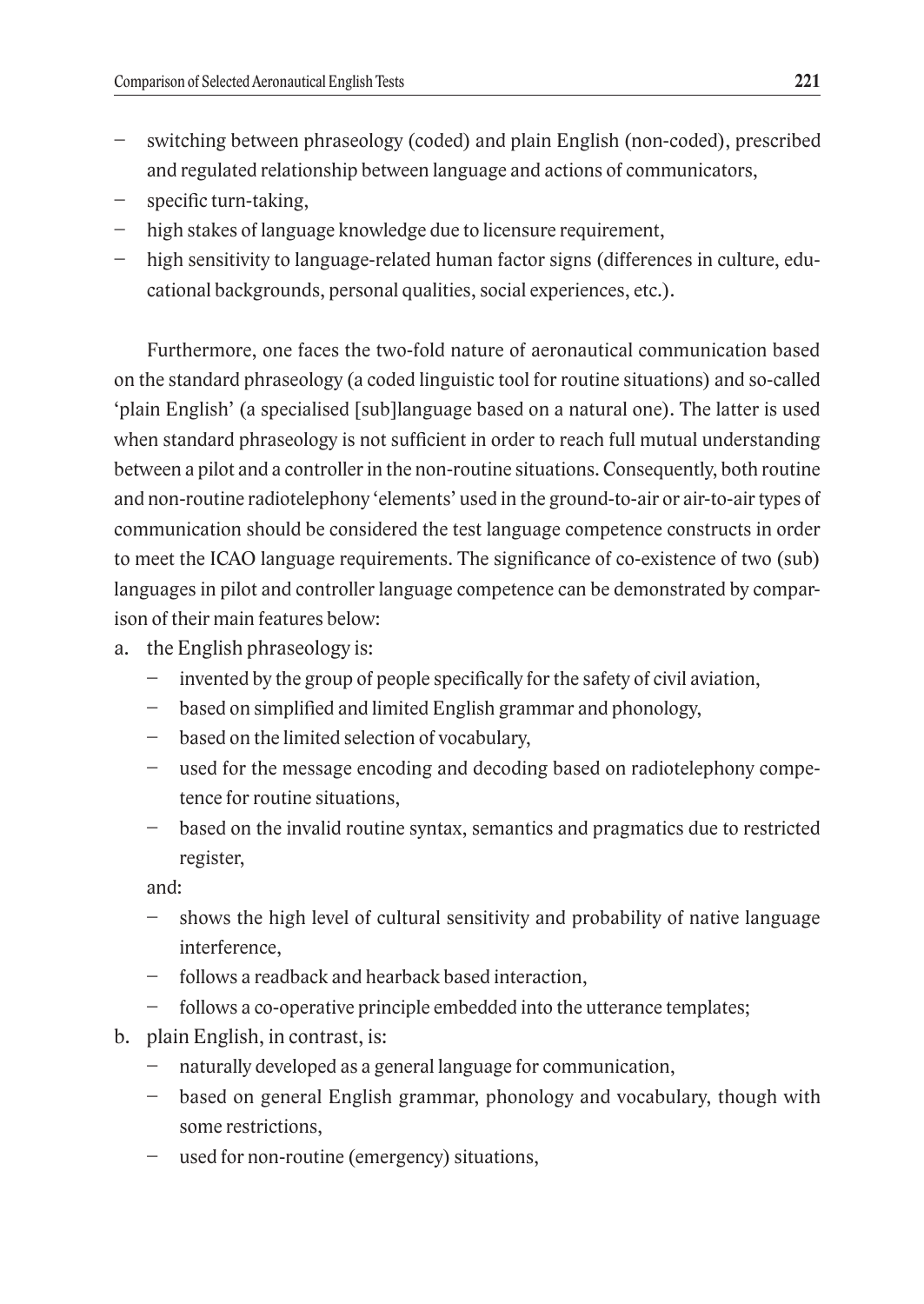but, similarly to standard phraseology, it is:

- full of specialised vocabulary,
- used for encoding and decoding messages,
- − based on the interaction of received interlocutor's feedback,
- − full of the high level of cultural sensitivity and probability of native language interference (due to multilingualism and multiculturalism of the international aviation community) (Petrashchuk 2017).

Interestingly, the rate of plain English incorporated into standard phraseology exchanges can reach 50% in non-routine situations during the flight (Petrashchuk and Vasiukovych 2015). Although the standard phraseology appears to have a preference for expressing the implied message, plain English must be used to clarify the situation. It is easy to observe that encoding and/or decoding messages is not possible without special knowledge shared between interlocutors, e.g. in case of the challenge of managing the nose wheel:

Pilot: Ground, KLM one tree eight seven Controller: KLM one tree eight seven, X-Ground Pilot: Yes, we have problem with nose wheel steering, it's fully be to the left, so we have to remain position here, we request towing track Controller: KLM one three eight seven, roger, shut down engine, wait for towing Pilot: Wait, shut down engines our position here and wait for the towing, KLM one tree eight seven (www.liveATC.com)

Therefore, in aviation, this is radiotelephony communicative competence that is integral with an attitude and a motivation concerning language, its features and uses, and integral with competence for, and attitudes toward, the interrelation of language with the other code of communicative conduct (Hymes 1972).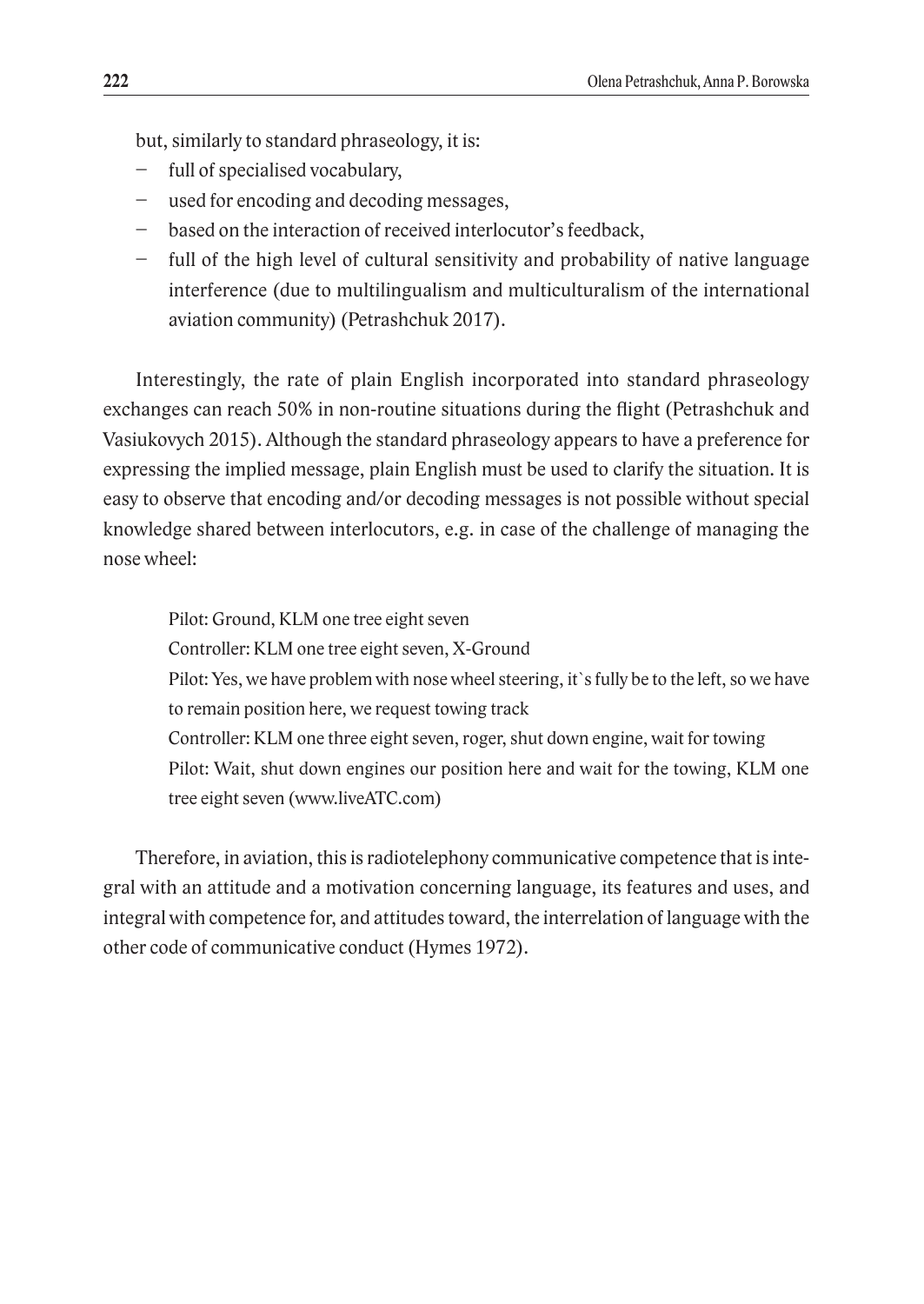### **2. Language proficiency descriptors for an aeronautical language test purposes**

The ICAO instructs that a language test should not assess phraseology knowledge due to the fact that "teaching and testing standardized phraseology are operational issues, not a language proficiency issue. It follows that a test designed to evaluate knowledge or use of standardized phraseology cannot be used to assess plain language proficiency" (ICAO 2010, Doc 9835, 6.2.8.6). On the other hand, the ICAO recommends that the language test should include test tasks based on phraseology elements.

Today there are various testing systems designed specifically for use in aviation. It is important to note that the ICAO has developed aviation-related requirements for the test design in order to provide unified reliable and valid testing results all over the world (ICAO 2010, Doc 9835, 6.1; Cir. 318). These requirements define the test of English for pilots and controllers as a proficiency high-stake test aimed at an assessment of two skills – speaking and listening. Thus, the test format is to simulate real radiotelephony interaction which is characterised by its specific features. Although the test objective is not to assess standard phraseology knowledge, it should at least include its elements. The primary aim of the test is to assess the pilot or controller's language proficiency level with particular attention put on the operational level performance. Therefore, to develop a specialised aviation English language test that covers all the requirements is a challenge rather than a routine endeavour.

According to the ICAO recommendations, the test taker language performance can be assessed either against a holistic or rating scale. The holistic scale includes the following five descriptors which are speaker rather than language oriented:

- a. Proficient speakers shall communicate effectively in voice-only (telephone/radiotelephone) and in face-to-face situations.
- b. Proficient speakers shall communicate on common, concrete and work-related topics with accuracy and clarity.
- c. Proficient speakers shall use appropriate communicative strategies to exchange messages and to recognize and resolve misunderstandings (e.g. to check, confirm, or clarify information) in a general or work-related context.
- d. Proficient speakers shall handle successfully and with relative ease the linguistic challenges presented by a complication or unexpected turn of events that occurs within the context of a routine work situation or communicative task with which they are otherwise familiar.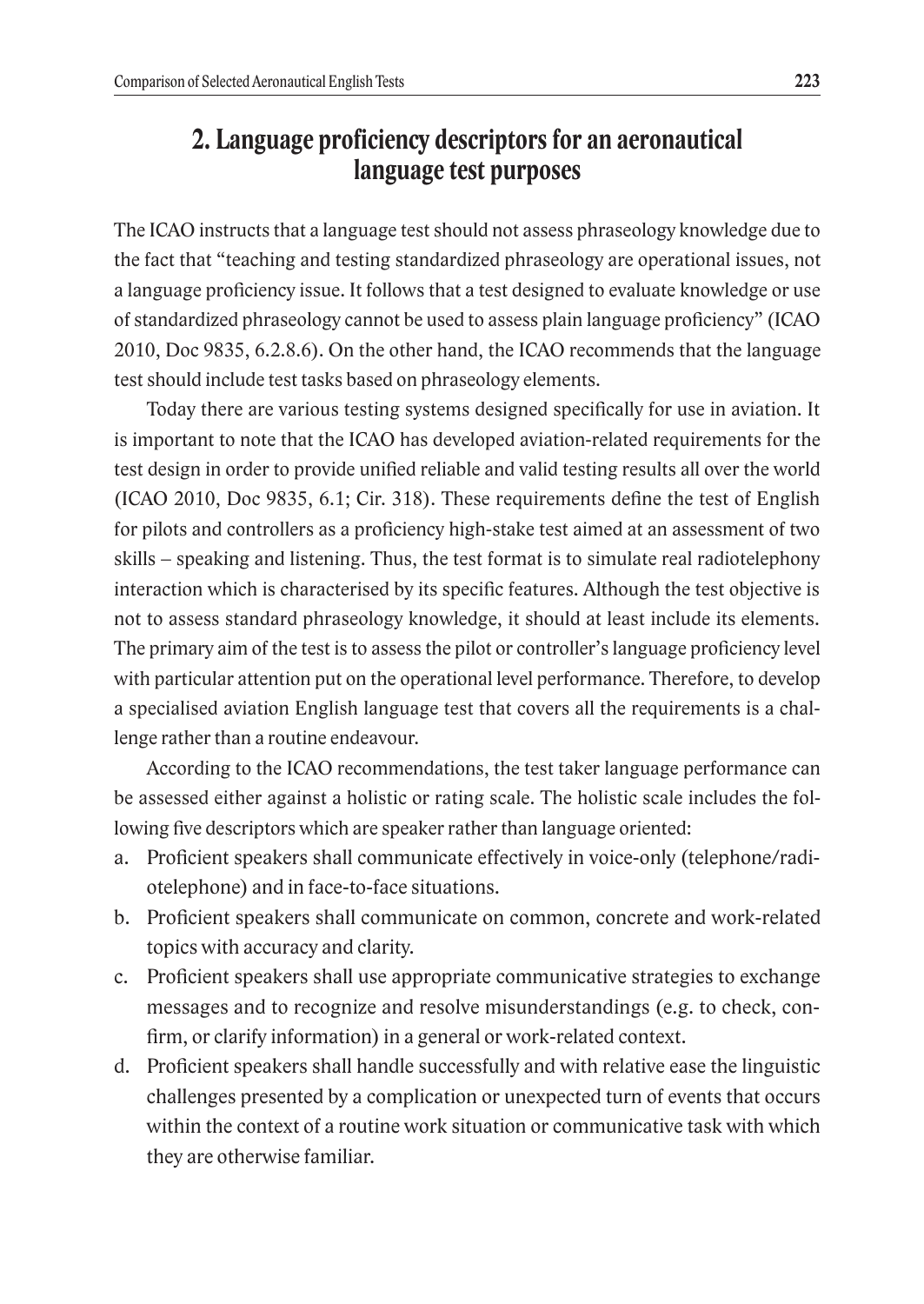e. Proficient speakers shall use a dialect or accent which is intelligible to the aeronautical community. (ICAO 2010, 9835, 4.5.3)

The term *holistic* refers here to the language proficiency as a 'whole' making the scale convenient to use primarily for benchmarking purposes. Another practical value of the scale can be to assist trainers and assessors to make a guided judgment about language proficiency of the personnel (ICAO 2010, Doc 9835, 4.5.4) for further training.

In contrast to the descriptors of the holistic scale, the rating scale illustrates descriptors of discrete features of language performance such as pronunciation, structure, vocabulary, fluency, comprehension and interaction (ICAO 2010, Doc 9835, 4.6). The rating scale discriminates language proficiency at six levels and against six language profiles which a panel of trained raters apply to assign the test-taker a particular level of language proficiency (ICAO 2010, Doc 9835, 6.3.2.5). The levels of language proficiency are presented at the range of Level  $1$  – pre-elementary, Level  $2$  – elementary, Level  $3$  – pre-operational, Level 4 – operational, Level 5 – extended and Level 6 – an expert. Level 4 is regarded as a minimum operational level of the English language proficiency for licensing purposes. This operational level is approximately equal to level B2 according to the Common European Frame of Reference for Languages.

If we take into account the status of an Aviation English Test as a high stake proficiency test, on the one hand, and peculiarity of aeronautical communication, on the other hand, it is expected that the test should be useful in respect of its validity and reliability (ICAO 2010, Doc 9835 6.2.3.3). Furthermore, the test should elicit language performance, which is measurable against the descriptors of the ICAO Rating Scale. In order to reach measurability of the speech sample, the descriptors can be realised in terms of the test-taker ability within each language profile (Petrashchuk 2017). All six descriptors with their complements at the operational Level 4 are presented in the table below:

| Descriptors (ICAO 2010, Doc. 9835, 4.6) |           | Abilities to be demonstrated                                                                                                                                                                                                                                                                                                                                                                                    |
|-----------------------------------------|-----------|-----------------------------------------------------------------------------------------------------------------------------------------------------------------------------------------------------------------------------------------------------------------------------------------------------------------------------------------------------------------------------------------------------------------|
| <b>PRONUNCIATION</b>                    | standing. | Pronunciation, stress, rhythm   Ability to produce English pho-<br>and intonation are influenced nemes and allophonic variants;<br>by the first language or regional   chunks of the language of different<br>variation, but only sometimes   lengths; English stress patterns,<br>interfere with ease of under- words in stressed and unstressed<br>positions, rhythmic structure, and<br>intonation contours. |

|  |  | Table 1. ICAO Rating Scale Descriptors at Operational Level 4 |  |  |
|--|--|---------------------------------------------------------------|--|--|
|--|--|---------------------------------------------------------------|--|--|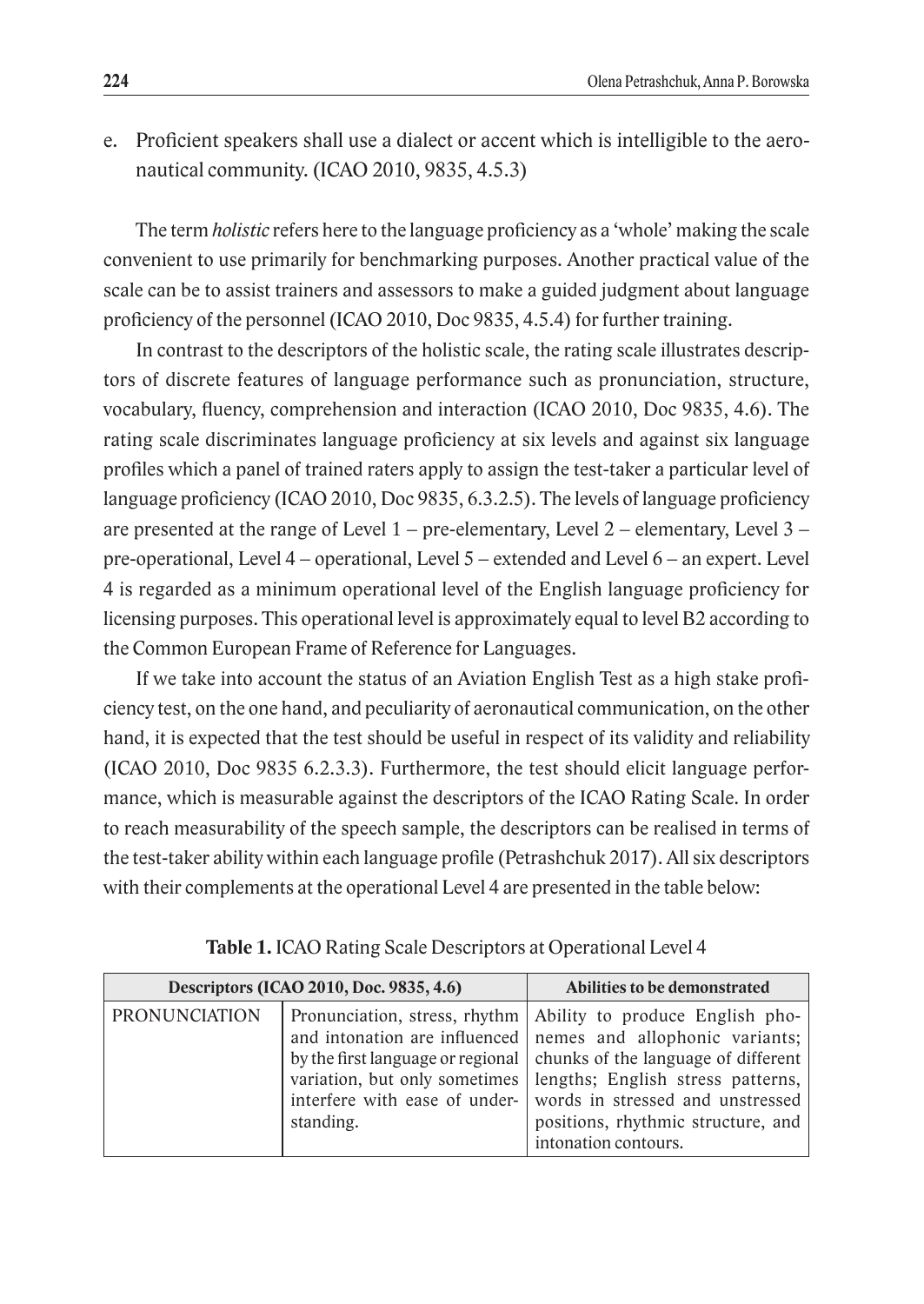|                      | Descriptors (ICAO 2010, Doc. 9835, 4.6)                                                                                                                                                                                                                                                                                                                                                                    | <b>Abilities to be demonstrated</b>                                                                                                                                                                                                                                                                                                                                                                                                                                      |
|----------------------|------------------------------------------------------------------------------------------------------------------------------------------------------------------------------------------------------------------------------------------------------------------------------------------------------------------------------------------------------------------------------------------------------------|--------------------------------------------------------------------------------------------------------------------------------------------------------------------------------------------------------------------------------------------------------------------------------------------------------------------------------------------------------------------------------------------------------------------------------------------------------------------------|
| <b>STRUCTURE</b>     | Basic grammatical structures<br>and sentence patterns are used<br>creatively and are usually well<br>controlled. Errors may occur,<br>particularly in unusual or unex-<br>pected circumstances, but<br>rarely interfere with meaning.                                                                                                                                                                      | Ability to produce word classes<br>(nouns, verbs, etc.), systems (tense,<br>pluralisation), word order, sen-<br>tence patterns; express a particular<br>meaning in different grammatical<br>forms.                                                                                                                                                                                                                                                                       |
| <b>VOCABULARY</b>    | Vocabulary range and accu-<br>racy are usually sufficient to<br>communicate effectively on<br>common, concrete and work-<br>related topics. Can often par-<br>aphrase successfully when<br>lacking vocabulary in unusual<br>or unexpected circumstances.                                                                                                                                                   | Ability to use an adequate number<br>of lexical units (words) to accom-<br>plish pragmatic purposes; use cohe-<br>sive devices; paraphrase confidently<br>by reformulating, changing words,<br>word combinations or sentence<br>structure.                                                                                                                                                                                                                               |
| <b>FLUENCY</b>       | Produces stretches of language<br>at an appropriate tempo. There<br>may be an occasional loss of<br>fluency on transition from<br>rehearsed or formulaic speech<br>to spontaneous interaction, but<br>this does not prevent effective<br>communication. Can make lim-<br>ited use of discourse markers or<br>connectors. Fillers are not dis-<br>tracting.                                                 | Ability to produce speech at different<br>rates of delivery, in natural constit-<br>uents (appropriate phrases, pause<br>groups, breath groups and sentence<br>constituents); convey links and con-<br>nections between events; commu-<br>nicate such relations as focal and<br>peripheral ideas, events, new and<br>given information, generalisation<br>and exemplification.                                                                                           |
| <b>COMPREHENSION</b> | Comprehension is mostly accu-<br>rate on common, concrete and<br>work-related topics when the<br>accent or variety used is suffi-<br>ciently intelligible for an inter-<br>national community of users.<br>When the speaker is confronted<br>with a linguistic or situational<br>complication or an unexpected<br>turn of events, comprehension<br>may be slower or require clari-<br>fication strategies. | Ability to retain chunks of lan-<br>guage of different lengths in short-<br>term memory; discriminate among<br>the distinctive sounds of English;<br>interpret the meaning of words and<br>phrases; apply listening strategies<br>(detecting keywords, guessing the<br>meaning of words from context,<br>appealing for help, and signalling<br>comprehension or lack thereof; rec-<br>ognize communicative functions of<br>utterances according to situations,<br>goals. |

|  |  |  | Table 1. Continue |
|--|--|--|-------------------|
|--|--|--|-------------------|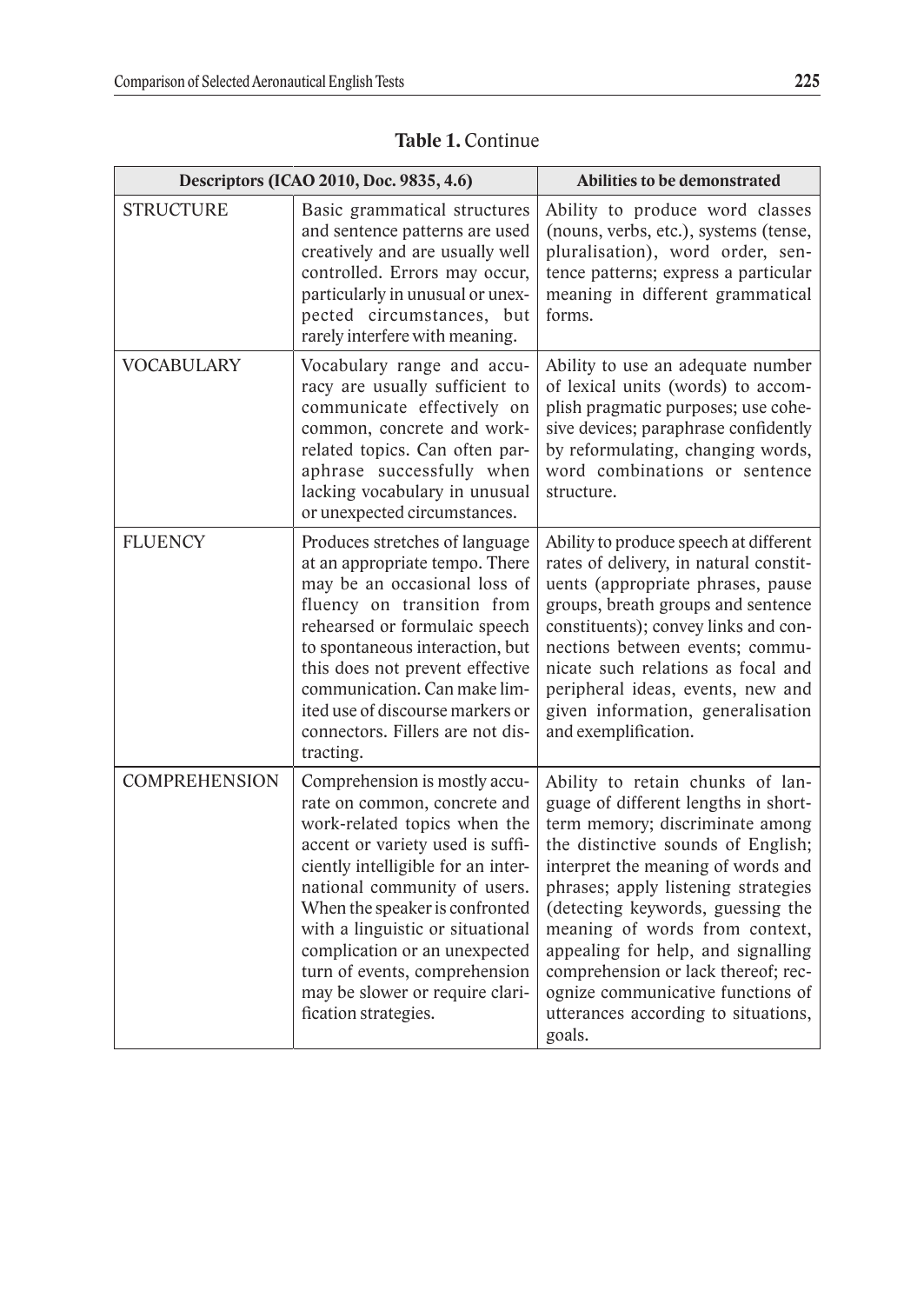|                    | Descriptors (ICAO 2010, Doc. 9835, 4.6)                                                                                                                                                                                                                                  | Abilities to be demonstrated                                                                                                                                                                                                                                                                                                                                                                                                                  |
|--------------------|--------------------------------------------------------------------------------------------------------------------------------------------------------------------------------------------------------------------------------------------------------------------------|-----------------------------------------------------------------------------------------------------------------------------------------------------------------------------------------------------------------------------------------------------------------------------------------------------------------------------------------------------------------------------------------------------------------------------------------------|
| <b>INTERACTION</b> | Responses are usually imme-<br>diate, appropriate and inform-<br>ative. Initiates and maintains<br>exchanges even when dealing<br>with an unexpected turn of<br>events. Deals adequately with<br>apparent misunderstandings<br>by checking, confirming or<br>clarifying. | Ability to assess accurately how well<br>your interlocutor understands you<br>by checking, confirming; use a bat-<br>tery of speaking strategies, e.g., pro-<br>viding a context for interpreting the<br>meaning of words; appropriately<br>accomplish communicative func-<br>tions according to situations, goals;<br>use various strategic devices – fillers,<br>self-corrections, backtracking – to<br>enhance the clarity of the message. |

**Table 1.** Continue

It is crucial for the test usefulness that the test tasks elicit the entire language proficiency as illustrated by the Rating scale "which a panel of trained raters can use to assign the test-taker a level on the Rating scale" (ICAO 2010, Doc 9835, 6.3.2.5). In the aviation context, due to strong safety focus, the final score for language proficiency demonstrated by the test taker is the lowest score among the six ones obtained. Regarding the main purpose of language testing in aviation, all the aforementioned language abilities are required to be a part of the language performance and demonstrated during the testing procedure. It means in turn that the testing system is to be designed with a focus on qualities of radiotelephony language communication related to:

- oral speech only (speaking and listening),
- ability to communicate spontaneously in case of an unexpected turn of events,
- − ability to respond quickly and appropriately to the message received,
- ability to communicate in non-visual format with no visual cues from an interlocutor,
- ability to avoid any miscommunication.

The test providing elicitation of the above-listed language abilities seems to be a useful tool in the aviation context (Bachman and Palmer 1996).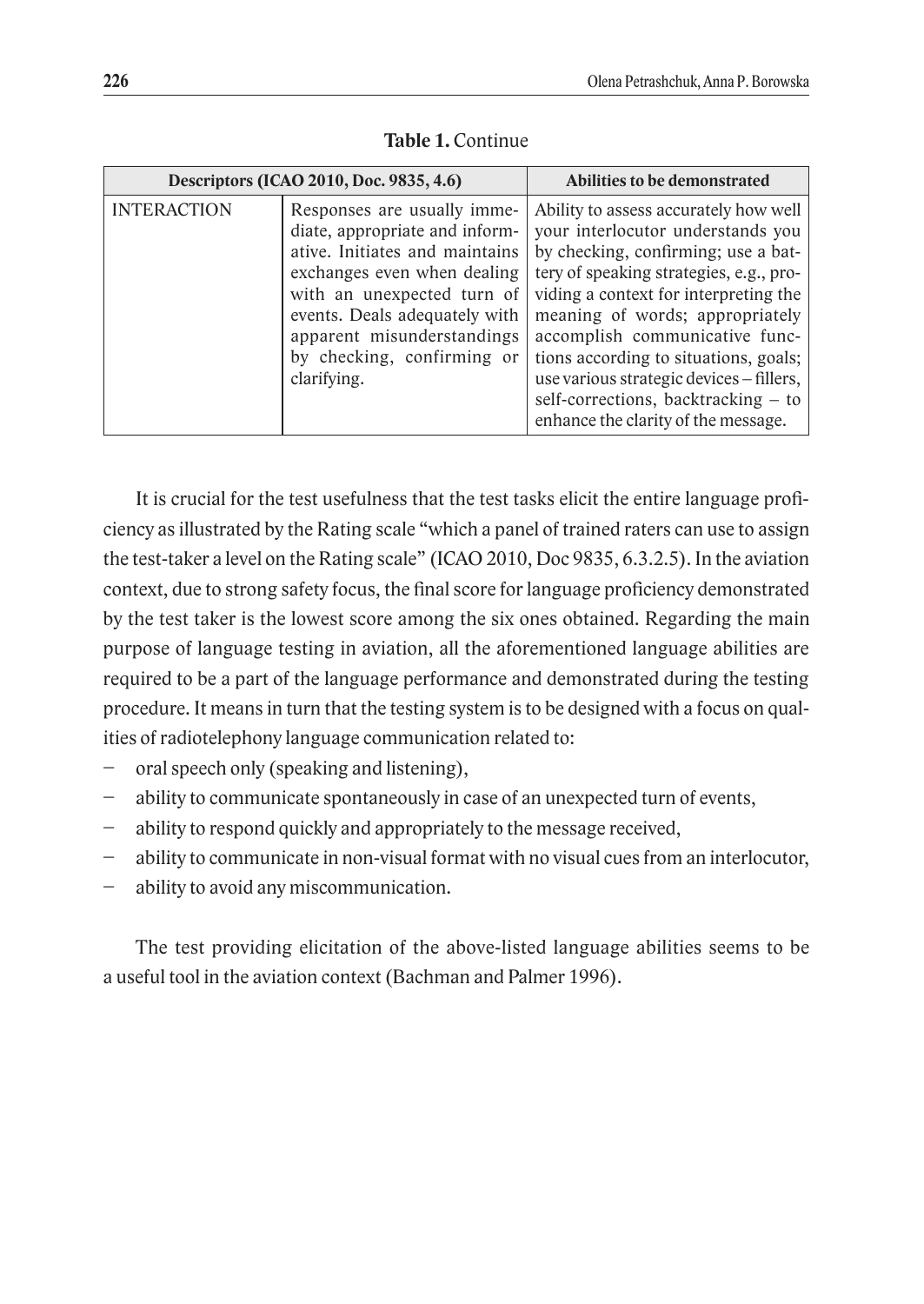## **3. Test specifications**

There have been many attempts to design Aviation English tests for assessment of aviation personnel. Test format specific requirements have not been regulated by any provisions; however, the test specifications are in compliance with the fundamental constraints specific to the context of the ICAO language proficiency test requirements (ICAO 2010, Doc 9835, 6.1), namely:

- a. the test focus on speaking and listening proficiency;
- b. the test content relevant to working roles of pilots and air traffic controllers, work-related topics/context and work situation, not standard phraseology based;
- c. the test tasks similar to real-life activities, related to aviation operations/radiotelephony communications, e.g. questions and answers, problem-solving exchanges, etc.

The distinction between communicative competence and actual language performance defines the test task types, which should target both language knowledge and language performance as well as the task types that measure aviation language knowledge. These task types would allow test takers to demonstrate their language knowledge in action and to elicit a speech sample measurable against the scale descriptors (ICAO 2010, Doc 9835, 6.2.6.1).

In order to make an initial analysis of the selected tests, the constraints mentioned above have been used as criteria to evaluate the quality of the tests proposed and to assume how much a speech sample obtained during the testing process meets the criteria of measurability against the ICAO language proficiency rating scale (Alderson 2010).

The following three tests (in the alphabetical order) available in Poland have been selected to be analysed and compared according to the quality criteria listed above: ELPAC – the test of English Language Proficiency for Aeronautical Communication, KSEJ – Krajowy System Egzaminów Językowych (EN: National Language Testing System<sup>2</sup>) and TEAP – the Test of English for Aviation Personnel. They are described below in terms of their formats and contents in order to define how much each of them is useful for aviation language testing purposes able or unable to elicit the language performance expected at the minimum operational level.

<sup>2</sup> The authors' translation.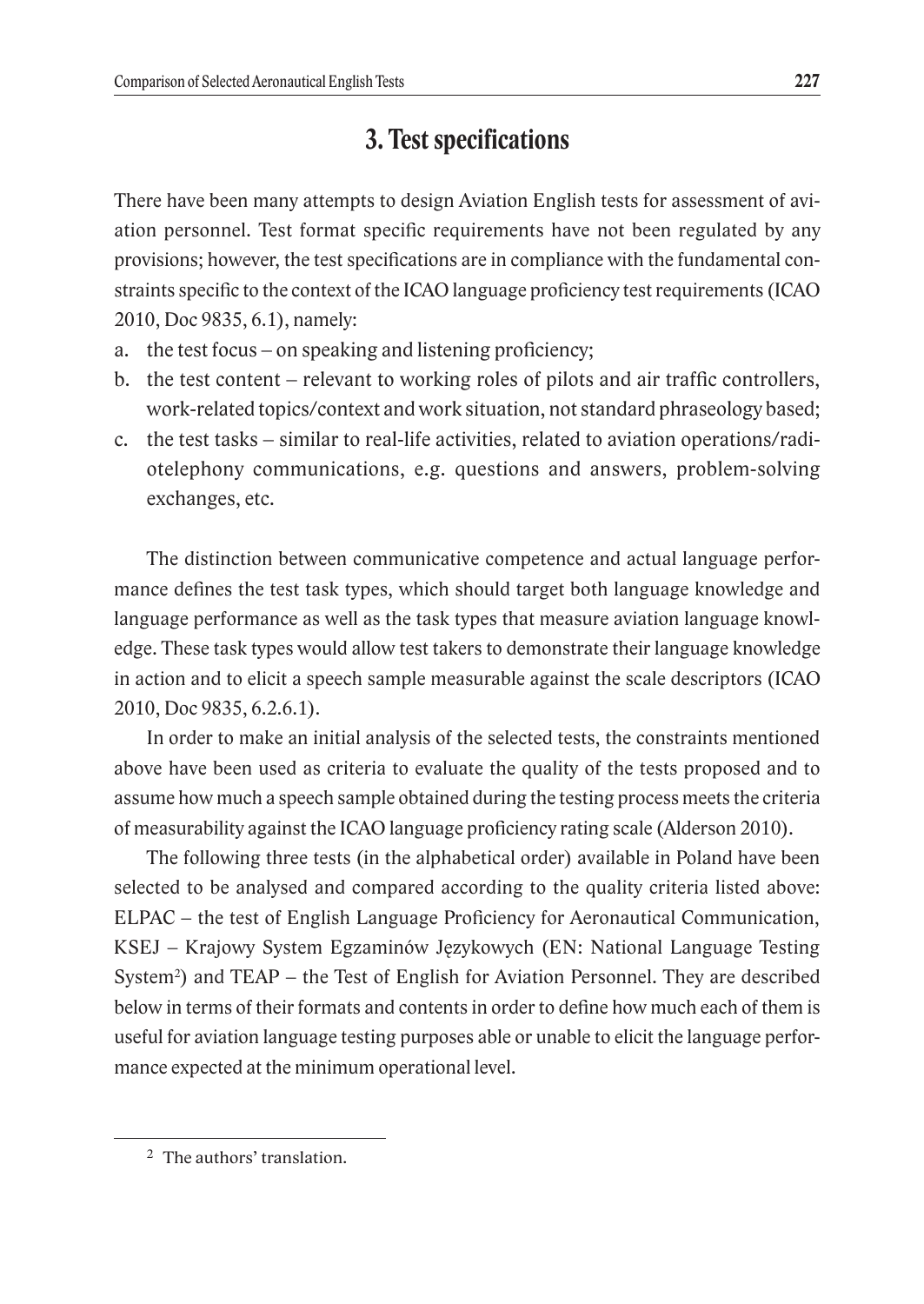# **a. Test of English Language Proficiency for Aeronautical Communication (ELPAC)**

ELPAC is one of the most popular tests of English for aviation purposes. It has been designed to help the Air Navigation Service Providers (ANSP), Aircraft Operators (AO), National Supervisory Authorities (NSA) and Training Organisations (TO) to meet the ICAO language proficiency requirements. It comprises a listening comprehension paper (referred to as Paper 1) and an oral interaction paper (referred to as Paper 2). There is also a separate test to assess ICAO level 6 (referred to as Paper 3).

The specific purpose of Paper  $1 -$  Listening Test is to determine whether the test taker meets the minimum ICAO language proficiency requirements for English as it is used in the context of radiotelephony communications between air traffic controllers and pilots. Paper 1 (Listening Comprehension) tests the understanding of communications between pilots and controllers in both routine and non-routine situations. The recordings are based on authentic material and range from short standard pilot transmissions to longer communications in which the pilot deals with non-routine or unusual situations. The test-taker listens to 25 audio files, in which pilots or controllers communicate in the radiotelephony context in order to:

- 1. prepare or provoke action by requesting approval or clearance, giving approval, denying approval, giving clearances or instructions (controllers only), denying clearances or instructions, requesting the controller or pilot to do something, offering to do something, giving advice or making suggestions on what to do;
- 2. share information by giving information, requesting information, requesting reasons, purposes or justifications, giving reasons, purposes or justifications;
- 3. manage the interaction, by reading back, acknowledging the pilot's or air traffic controller's message, checking, confirming, clarifying and correcting (Eurocontrol 2018).

The length of the Listening Test is 20 minutes, including preparation and completion. This is a computer-based test. There are six parts of the Listening Test where each part contains audio files followed by various kinds of task types, namely Short Answer Question (SAQ), Multiple Choice Question (MCQ) and Table Completion (TC). The test-taker is supposed to answer questions relating to the content of the audio files of communications between a controller and one or two pilots and between two controllers, in unusual and non-routine situations. The questions (total number of questions per version of the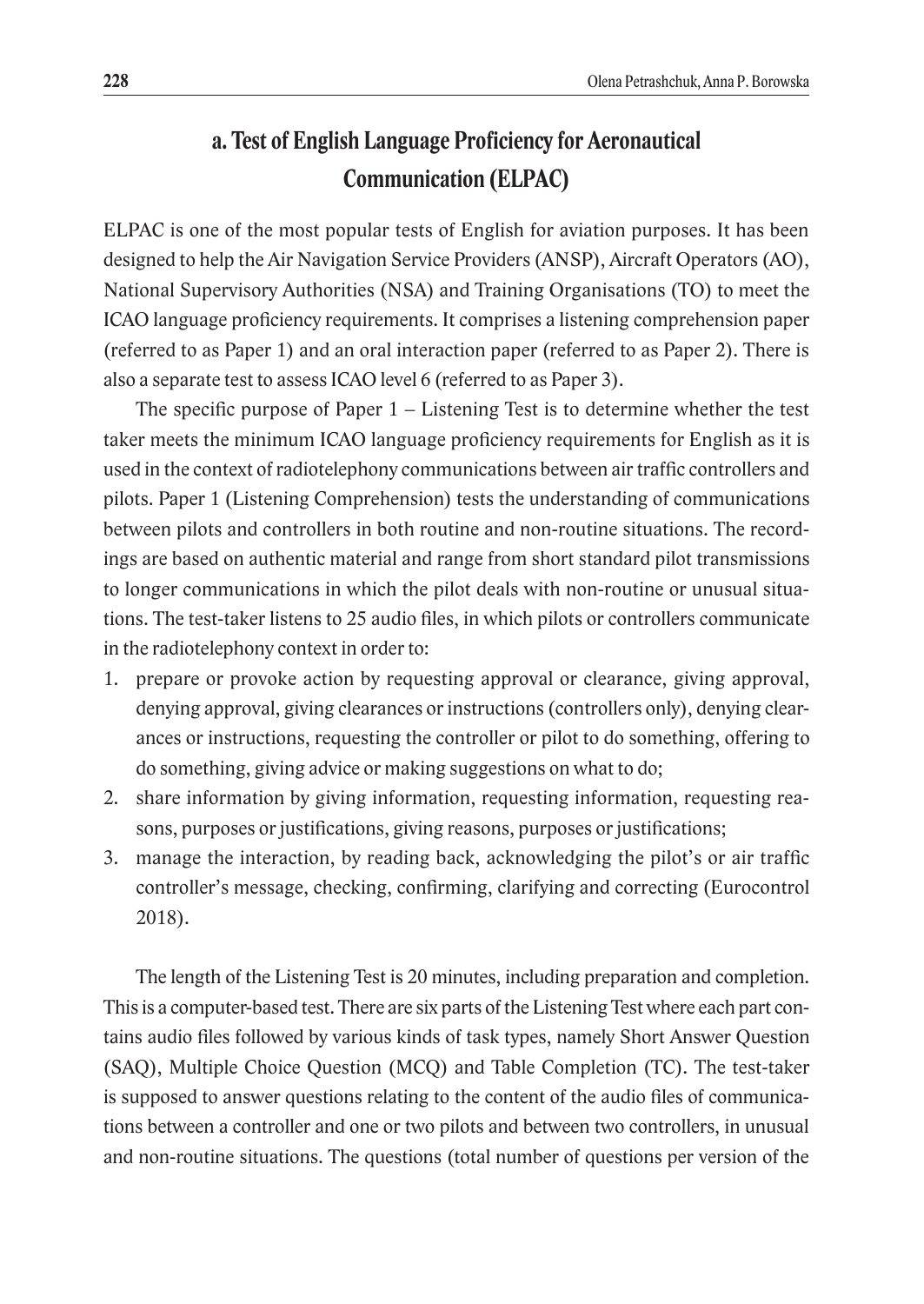test is 60) refer to transmissions made by an air traffic controller. The test-taker hears every recording once only. The table below illustrates the listening part structure:

| Part                                      |            |            |            |    |            |            |
|-------------------------------------------|------------|------------|------------|----|------------|------------|
| Number of questions<br>per audio file:    |            |            |            |    |            |            |
| Total number of<br>questions in each part | 10         |            |            |    | 15         | 15         |
| Task type:                                | <b>SAO</b> | <b>MCO</b> | <b>SAO</b> | TC | <b>SAO</b> | <b>SAO</b> |

**Table 2.** Structure of the ELPAC Paper 1 – Listening Test (Eurocontrol 2018)

The source of input in the Listening Test is presented by live recordings, simulator recordings, flight crew reports and incident and accident transcripts. The input may have background noise without distraction or influence on sound quality. The topics cover common, concrete and work-related areas including unusual or unexpected situations.

The ELPAC Paper  $2 -$  Speaking Test  $-$  aims at determining if the test-taker complies with the minimum requirements of ICAO (operational level 4) and if the test-taker meets the ICAO requirements for level 4 and 5. Specifically, Paper 2 tests whether the test-taker is able to understand communication in routine (30%) and non-routine (70%) situations between pilots and air traffic controllers and between air traffic controllers and other air traffic controllers, in which a pilot or controller:

- 1. prepares or provokes actions:
	- a. requests an approval or a clearance
	- b. gives or denies an approval,
	- c. gives or denies instructions,
	- d. requests a controller to do something;
- 2. shares information:
	- a. requests information,
	- b. gives information,
	- c. requests reasons or purposes,
	- d. gives reasons or purposes;
- 3. manages a pilot air traffic controller discourse;
- 4. manages the communication;
	- a. reads back and acknowledges the controller's and pilot's messages,
	- b. checks, confirms and clarifies.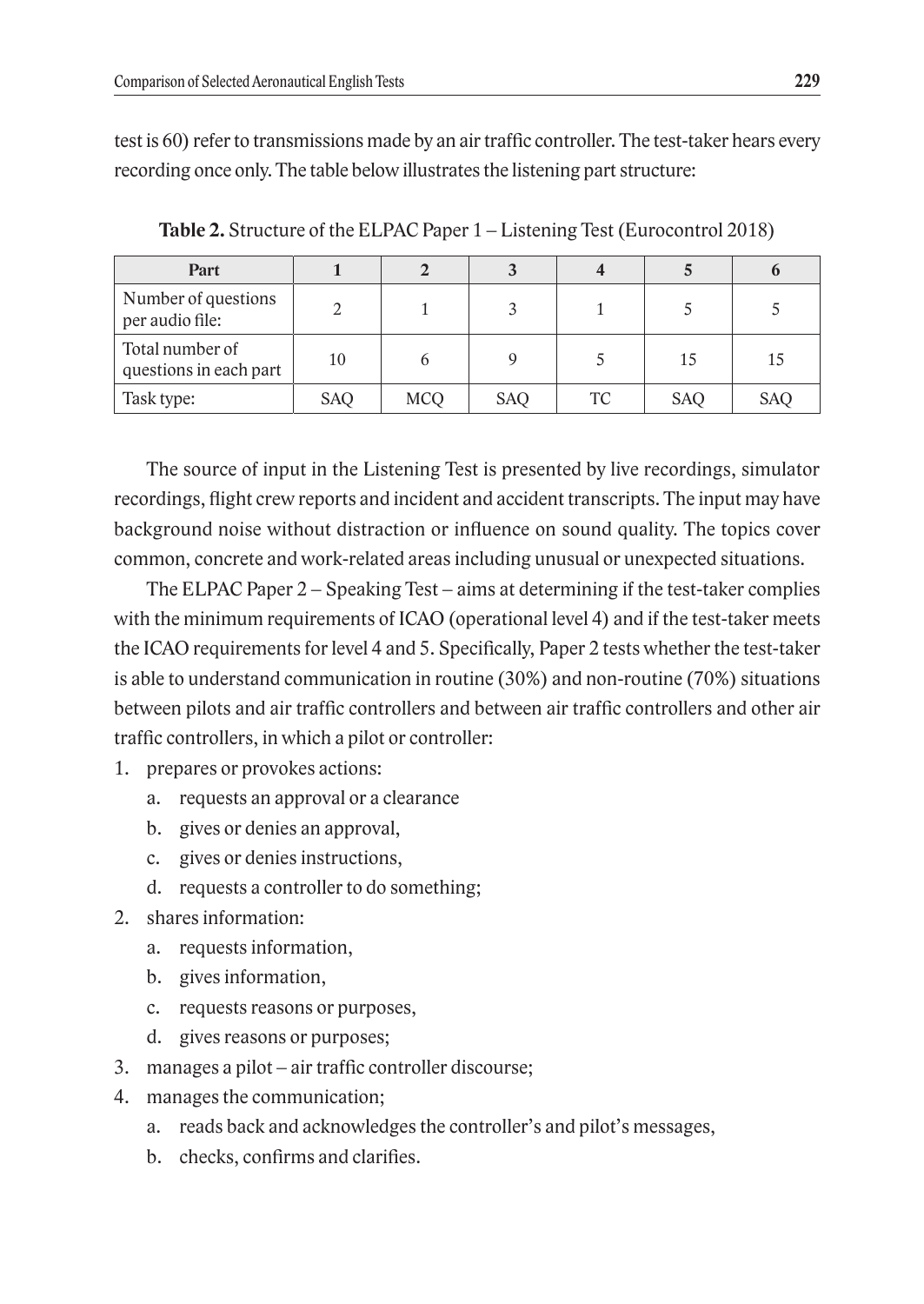However, the following functions are also characteristic of aeronautical communication, but are not explicitly tested by ELPAC:

- to offer to do something,
- − to accept or refuse to do something,
- − to request advice,
- − to give advice,
- − to make suggestions on what to do,
- − to undertake to do something,
- − to refuse to do something.

As for the structure of the ELPAC Paper 2 – Speaking Test, we can observe the following phases:

(Time allocated: 20–22 min)

- Pre-interview phase: Introductory instruction, verification of the test-taker  $ID - 2$  min
- − Task 1a 7–8 min

Interlocution: Role-play. No visual contact between the interlocutor and the test-taker.

Description: The test-taker is instructed to understand and respond to communications from the pseudo-controller in routine and non-routine situations. In the scenario there is an aircraft which develops an unusual situation.

Task  $1b - 3-4$  min

Interlocution: Simulation of a Report. The task is face-to-face. The English language expert delivers the instructions.

Description: The test-taker is instructed to report on the unusual or unexpected situation which occurred in task 1a.

 $Task 2 - 4 min$  and Task  $3 - 4 min$ 

The Oral Performance Interview including a picture description.

Interlocution: The task is face-to-face. The interlocutor is an English language expert.

The phase is to determine if the test-taker is proficient at ICAO level 5.

Description: The test-taker is instructed to elicit extended speech with an unexpected turn of the conversation and having to use an unrehearsed language. Two pictures with an aviation image each are proposed for description and further discussion. RTC simulation (role-play).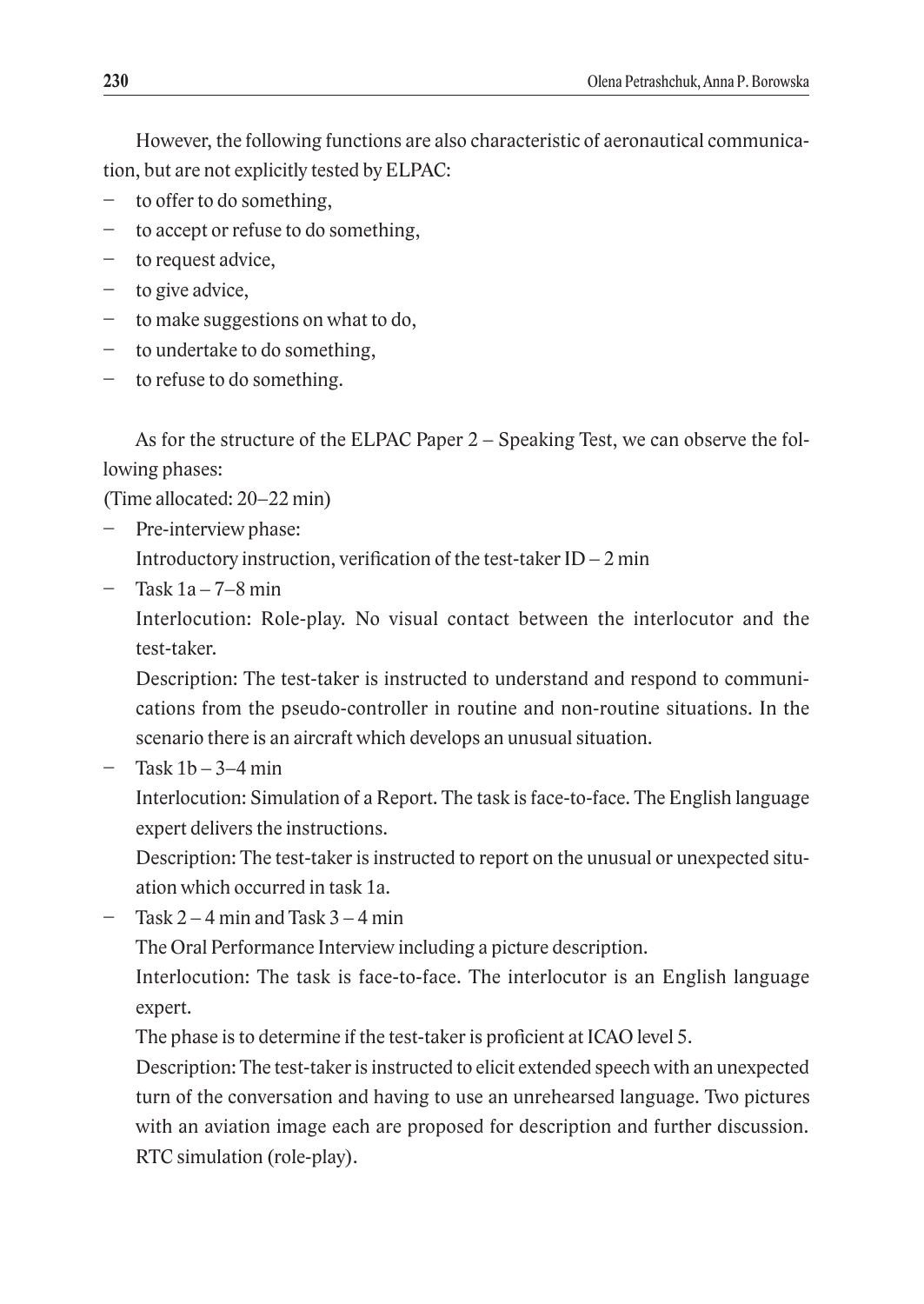The test-taker's performance is assessed by both an operational expert and an English language expert. Generally speaking, the ELPAC Speaking Test includes test tasks aimed at eliciting the language abilities of the test-taker to:

- a. use the correct ICAO standard phraseology,
- b. switch between ICAO standard phraseology and plain English,
- c. respond appropriately to transmissions,
- d. resolve misunderstandings,
- e. negotiate the meaning in an unexpected situation,
- f. avoid unclear or ambiguous transmissions,
- g. deal effectively with the pilot air traffic controller interaction (Eurocontrol 2018).

# **b. Krajowy System Egzaminów Językowych (KSEJ) (EN: National Language Examination System)**

Currently, the most popular test in Poland is called KSEJ. As a matter of fact, its name does not refer to the test itself, but rather to the whole procedure of national language testing. It has been prepared by Civil Aviation Authority in Poland and has been successfully in use since 2015. Similarly to the previous test, this one aims at the comprehension of aeronautical discourse in various contexts. It also consists of two parts: listening and speaking.

The format looks simpler than that of ELPAC. The listening comprehension consists of 6 audio recordings and tasks devoted correspondingly to ATIS (2), routine (2) and non-routine (2) contexts. In case of an S-ATPL test, there are four tasks for each recording. The test-taker is to select the correct answer out of three possibilities *a, b* or *c* within 40 seconds after the recording stops. The test taker can listen to the recordings more than once, but the repetition of listening will be noted down and reflected in the final score according to the table below: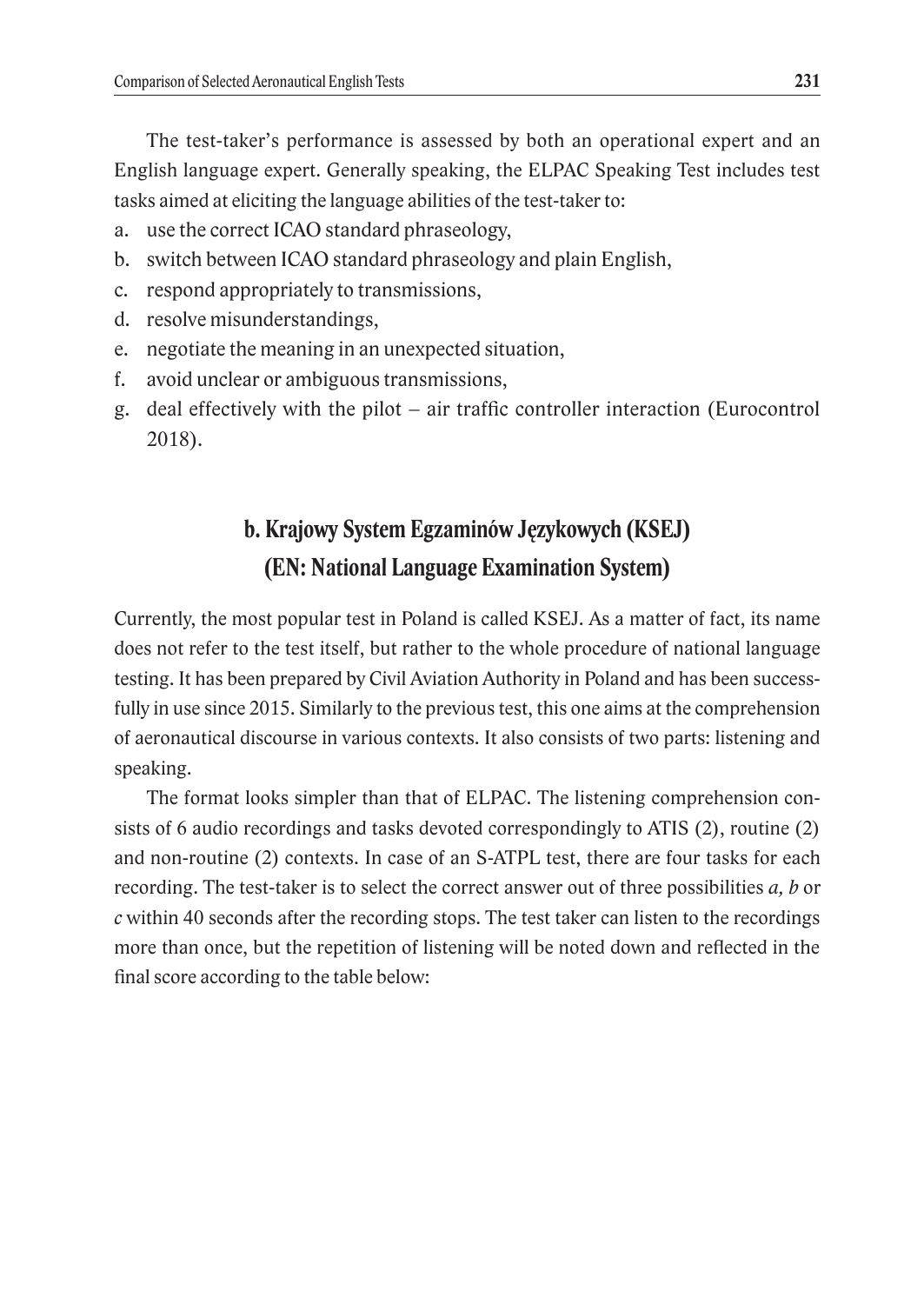| <b>Number of repetitions</b> |            |             |            |            |            |                   |
|------------------------------|------------|-------------|------------|------------|------------|-------------------|
| correct<br>answers           | 1 x Repeat | $2x$ Repeat | 3 x Repeat | 4 x Repeat | 5 x Repeat | <b>6 x Repeat</b> |
| 12                           | h          | n           |            |            |            |                   |
| 11                           |            |             |            |            |            |                   |
| 10                           |            |             |            |            |            |                   |
| 9                            |            |             |            |            | 3          |                   |
| 8                            |            |             |            |            | ാ          |                   |
|                              |            |             |            | റ          |            |                   |
| 6 and<br>below 6             |            |             |            |            |            |                   |

**Table 3.** Assessment of KSEJ listening part based on the number of repetitions (Urząd Lotnictwa Cywilnego 2019)

The speaking part (Time allocated 20 min excl. the warm-up) is to check comprehension and ability to produce clear messages. It consists of a short warm-up (not assessed) conversation, e.g. a self-presentation, a family life, a career, weather, etc., followed by three tasks in the form of a standard interview:

- 1. a pilot-ATCO/FIS routine communication with the standard phraseology in use,
- 2. a pilot-ATCO/emergency services non-routine communication with plain English in use,
- 3. a picture/photo description and expressing own opinion on various aviation topics. The exam checks the ability to communicate and to produce comprehensible utterances. The assessment is done by two examiners, one of them being the interviewer (the main examiner) and the other being the observer (Urząd Lotnictwa Cywilnego 2019).

#### **c. Test of English for Aviation Personnel (TEAP)**

TEAP has been designed between the years 2006–2008 by the Ukrainian approved language test provider *Aerolingua* under the conceptual and research supervision of Professor Olena Petrashchuk, who is also a copyright owner. In 2008 the Ukrainian Civil Aviation Authority endorsed this test for the use nationwide. It is aimed at assessing the test-taker's ability to use plain English in compliance with the language proficiency criteria contained in the ICAO Rating Scale for Levels 3–5. TEAP consists of a listening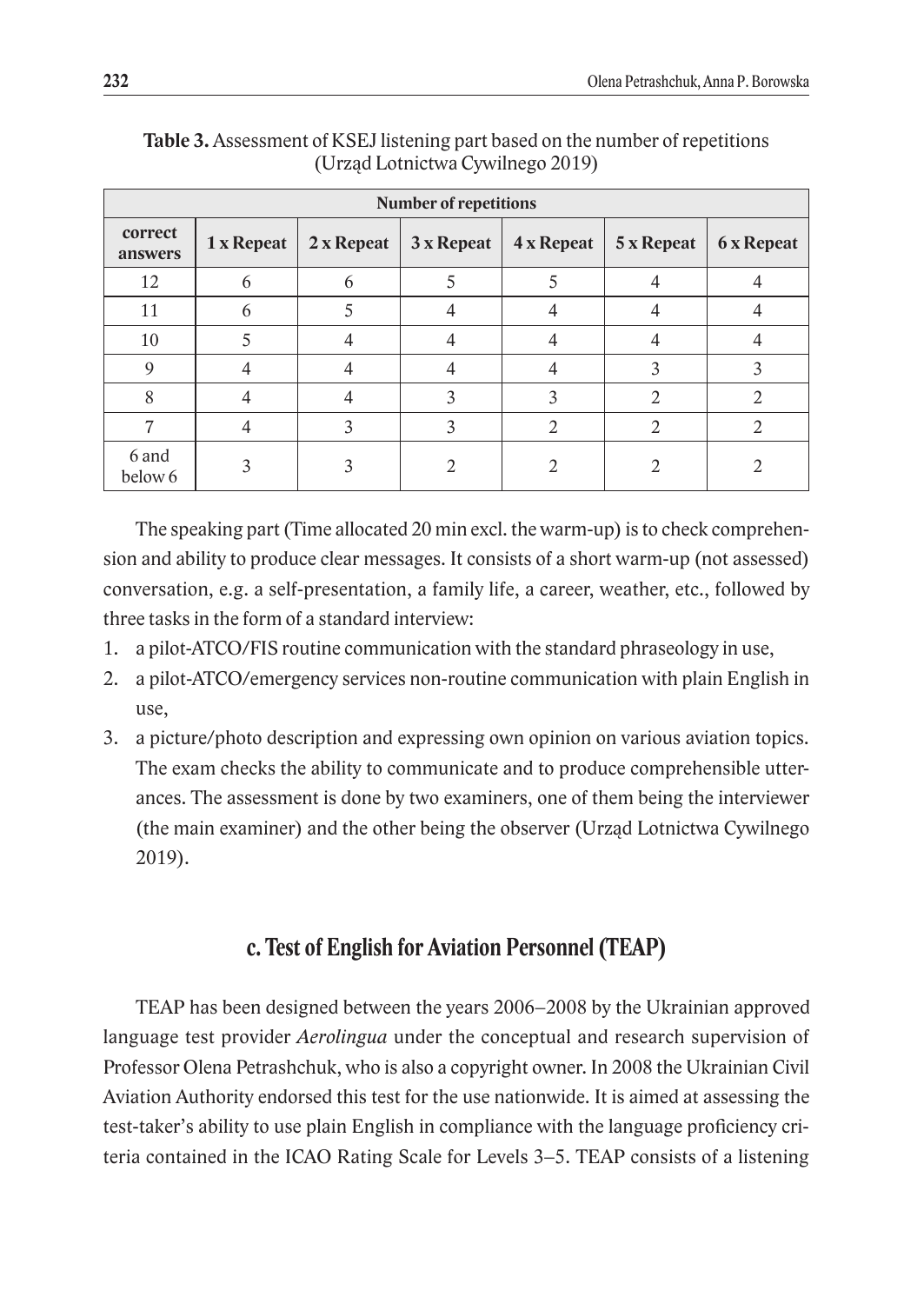comprehension part referred to as Listening Test and an oral interaction part referred to as Speaking Test (Interview).

The specific purpose of TEAP Listening Test is to determine whether the test taker meets the minimum ICAO language proficiency requirements for English as it is used in the context of radiotelephony communications between air traffic controllers and pilots. The Listening Test has been designed to discriminate between the test-taker's level of proficiency at ICAO levels 3, 4 and 5. It tests the understanding of communications between flight crews and controllers in both routine and non-routine situations. The recordings are based on authentic material taken from real-life environment and range from short standard pilot transmissions to longer communications including both dialogues and 'monologues'.

The test-taker listens to 5 audio files, in which pilots and controllers interact using radiotelephony communication based on standard phraseology and plain English with a purpose: to share information by giving or asking for it, to request an approval or a clearance, to give or refuse an approval, to give or to deny clearances or instructions, to request or to offer the controller or pilot to do something, to give advice or make suggestions on what to do, to manage the interaction by reading back, acknowledging the pilot's or air traffic controller's message, checking, confirming, clarifying and correcting. There are three sections in the Listening Test. Tasks in Section 1 and Section 2 are based on authentic radiotelephony exchanges (4 audio files), the task in Section 3 is based on broadcast of aviation event news (1 audio file). Thus, the total number of audio files per version of the test equals 5. Each section contains audio files followed by various kinds of task types, namely Short Answer Question (SAQ), Multiple Choice Question (MCQ) and Table Completion (TC). The test-taker answers the questions relating to the content of the audio files presenting communications between a controller and a pilot in both routine and non-routine situations. The total number of questions per version of the test equals 30. The test-taker listens to each recording once only. The table below illustrates the listening part structure:

| <b>Section</b>                      |          |           |            |
|-------------------------------------|----------|-----------|------------|
| No. of audio files/audio test tasks | 2(RT)    | 2(RT)     | $1$ (news) |
| No. of questions per audio file     | $1 - 14$ | $15 - 20$ | $21 - 30$  |
| Total no. of questions in each part |          |           |            |
| Task type:                          | TC; SAQ  | MCO       |            |

**Table 4.** Structure of the TEAP Listening Test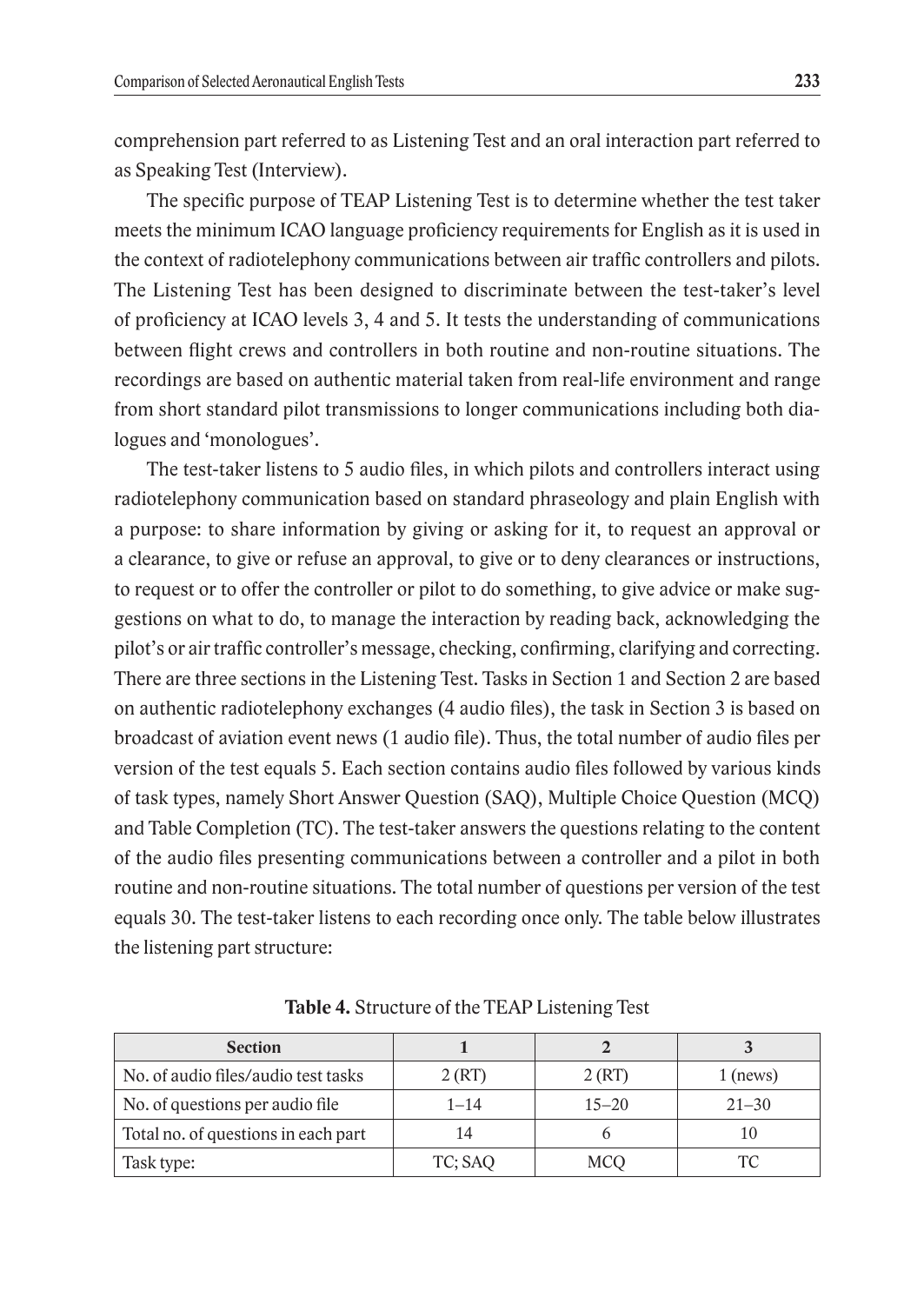The TEAP Speaking Test, which is aimed at the assessment if the test-taker, complies with the minimum requirements of ICAO operational level 4, in other words, if he is able to communicate according to them. Therefore, the test-taker is expected to demonstrate the ability to give information, request reasons or purpose, acknowledge the controllers' or pilots' messages, check, give reasons, specify his aim of action, clarify, readback, explain, speculate, present an argument, give an opinion, evaluate.

By format, the Speaking Test is an oral proficiency interview, which is conducted face-to-face with a trained interlocutor. It consists of three parts (tasks) aimed at eliciting the proper language that can be used in real-life situations. Task 1 is to warm up the interaction between a test-taker and an interlocutor with a focus on the ability to extend speech in plain English via various communicative functions like giving arguments, comparing, speculating, narrating, convincing, etc. The main target is to assess the test-taker's ability to interact spontaneously even under linguistic or situational unexpectedness. The test taker is questioned to understand and respond to communications from the English expert interlocutor on everyday and job-related situations.

Task 2a is designed to elicit the test-taker's ability to interact in non-standard or emergency situations, which can happen at any phase of flight. The test-taker is expected to be able to use proper utterances in a selected emergency situation, negotiate meaning in an unexpected situation, deal effectively with an interlocutor, switch between plain English and phraseology. The task is supplemented by a printed cue card. Consequently, Task 2b is based on a short radiotelephony oral exchange during an emergency situation. The test taker is expected to understand the pilot – air traffic controller interaction, read back the details of the exchange, use technical vocabulary correctly and make a report in plain English about the heard situation. This task is also supplemented by a printed cue card.

Task 3 requires a description of two pictures presenting an aviation situation. The test-taker is expected to extend the language in the form of a monologue providing its cohesion and coherence, using a wide range of aviation vocabulary, discourse markers, basic and complex structures. The task is designed to elicit the language of unrehearsed speech and ability of the test taker to give information, use correctly technical terms, give reasons, give the purpose of something, deal appropriately with an unexpected turn of conversation and paraphrase effectively when the vocabulary does not suffice. Concluding, we can list the following speaking part phases:

(Time allocated: 19–20 min)

Pre-interview phase:

An introductory instruction, signing the interview protocol  $-2$  min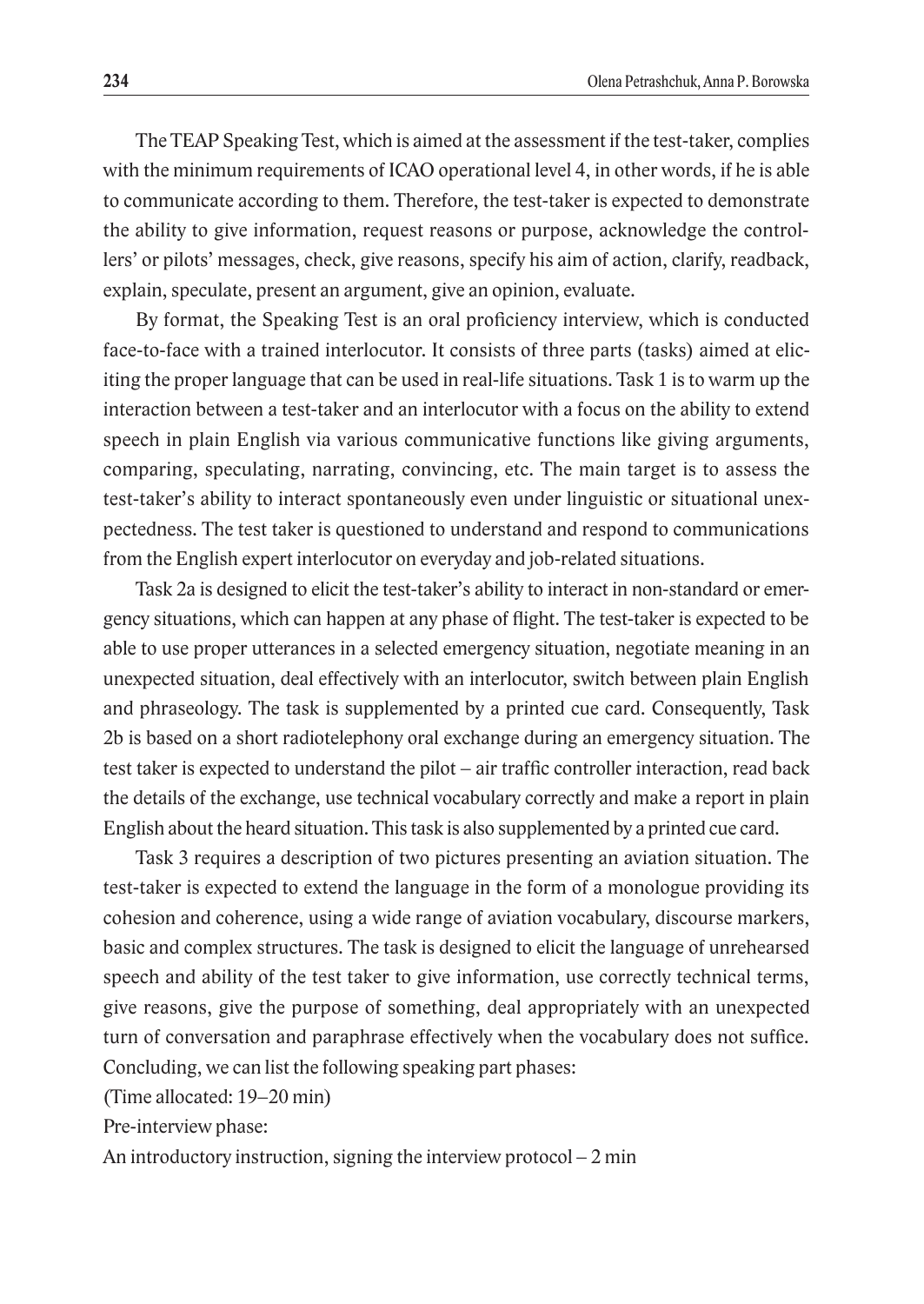− Task 1 – 4–5 min

Interlocution: an oral performance interview. The task is face-to-face.

Description: The test taker is questioned to understand and respond to communications from the English expert interlocutor on everyday and job-related situations. This is an oral semi-structured interview.

− Task 2a – 4 min

Interlocution: Extending on a non-routine situation. The task is face-to-face. The English language expert delivers the instructions.

Description: The test-taker is instructed to describe an emergency supported by a printed cue card.

− Task 2b – 4 min

The test-taker comments on a short radiotelephony recording.

− Task 3 – 5–6 min

Description of 2 pictures. The task is face-to-face. The interlocutor is an English language expert.

Description: The test-taker is instructed to elicit extended speech with an unexpected turn of the conversation and has to use unrehearsed language. Two pictures with aviation context images are selected for description and further discussion.

The tasks 1–3 are to determine if the test-taker is proficient at ICAO level 4 or 5.

# **4. Comparison results**

All of the tests described above show some similarities as well as differences in their formats and specifications though they are generally in compliance with the test design principles prescribed by the ICAO requirements (ICAO 2010, Doc. 9835, 6.1; Cir. 318). By overlapping their formats and specifications, we can see that in each case test tasks vary by types and levels of difficulty as well as their distinct reference to the aeronautical context. The features of each test are presented in the table below to show their similarities and discrepancies against the ICAO requirements to the high-stake proficiency test. Italicised words mark the discrepancies: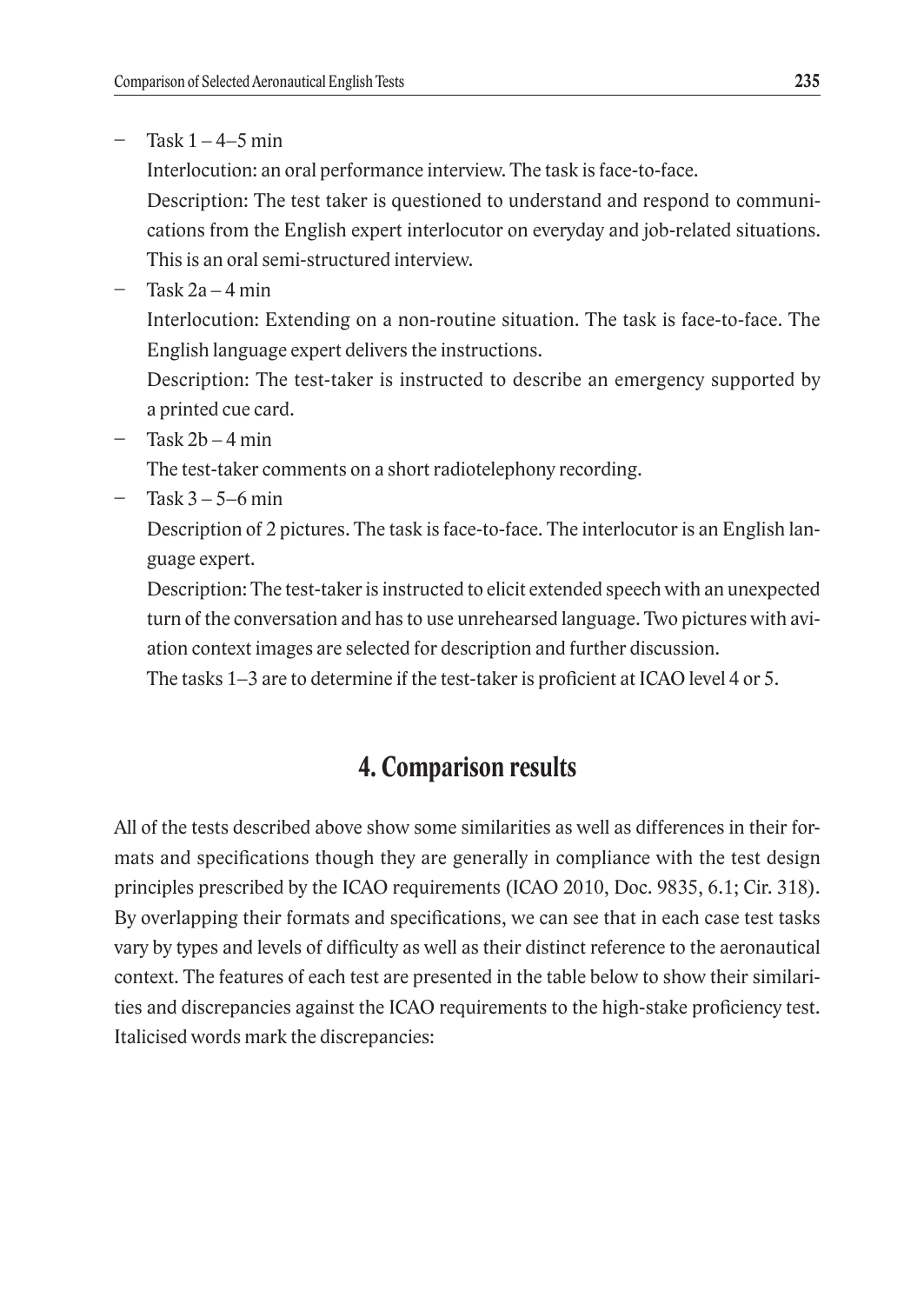| <b>ELPAC</b>                                                                                                                                       | <b>KSEJ</b>                                                                                                                                                                                                         | <b>TEAP</b>                                                                                                                                   |
|----------------------------------------------------------------------------------------------------------------------------------------------------|---------------------------------------------------------------------------------------------------------------------------------------------------------------------------------------------------------------------|-----------------------------------------------------------------------------------------------------------------------------------------------|
| Paper 1 – Listening Test                                                                                                                           | Paper 1 – Listening Test                                                                                                                                                                                            | Paper 1 - Listening Test                                                                                                                      |
| - 6 parts; several audio<br>recordings each<br>$-$ routine $\&$ non-routine<br>- variety of accents, incl.<br>native<br>$-60$ tasks (SAQ, MCQ, TC) | $-1$ part; 6 recordings<br>$-$ ATIS (2), routine (2), non-<br>-routine $(2)$<br>- No accents variety, no<br>native accent, audio<br>recorded mainly by Polish<br>speakers<br>$-2$ tasks for each recording<br>(MCQ) | - 3 parts; 5 recordings<br>$-$ routine & non-routine +<br>aviation news<br>- variety of accents, incl.<br>native<br>- 30 tasks (SAQ, MCQ, TC) |
| Aim: aeronautical discourse<br>comprehension in various<br>contexts                                                                                | Aim: aeronautical discourse<br>comprehension in various<br>contexts                                                                                                                                                 | Aim: aeronautical discourse<br>comprehension in various<br>contexts                                                                           |
| Part 2 – Speaking Test<br>Levels $4-5$                                                                                                             | Part 2 – Speaking Test<br>Levels $4-6$                                                                                                                                                                              | Part 2 - Speaking Test<br>Levels $3-5$                                                                                                        |
| $20 - 22$ min                                                                                                                                      | $20 \text{ min}$                                                                                                                                                                                                    | $19 - 20$ min                                                                                                                                 |
| Aim: comprehension and<br>producing comprehensible<br>spoken interaction                                                                           | Aim: comprehension and<br>producing comprehensible<br>spoken interaction                                                                                                                                            | Aim: comprehension and<br>producing comprehensible<br>spoken interaction                                                                      |
| - No eye contact,<br>computer-based                                                                                                                | - Standard conversation/<br>interview                                                                                                                                                                               | - Standard conversation/<br>interview                                                                                                         |
| 4 tasks                                                                                                                                            | 3 tasks                                                                                                                                                                                                             | 4 tasks                                                                                                                                       |

**Table 5.** Comparison of 3 Aeronautical English Tests

Our analysis suggests that the abovementioned tests can successfully check: the ability to understand transmitted messages in the routine as well as non-routine contexts, ability to produce comprehensible utterances by proper choice of grammar structures and specialised vocabulary, and ability to produce spontaneous messages within an unexpected turn of conversation. Therefore, we can conclude, without any doubts, that all tests selected for analysis are appropriate for the assessment of the test-takers' abilities to communicate in the aeronautical context, particularly for awarding the operational level according to the ICAO Rating Scale for licensing purposes.

However, some test components could be improved in the future to increase the test usefulness in terms of ICAO requirements. For example, the current research shows that there is a need for test tasks based on a variety of accents. Such tasks can be found in ELPAC and TEAP, and only partially in KSEJ. The best way to implement this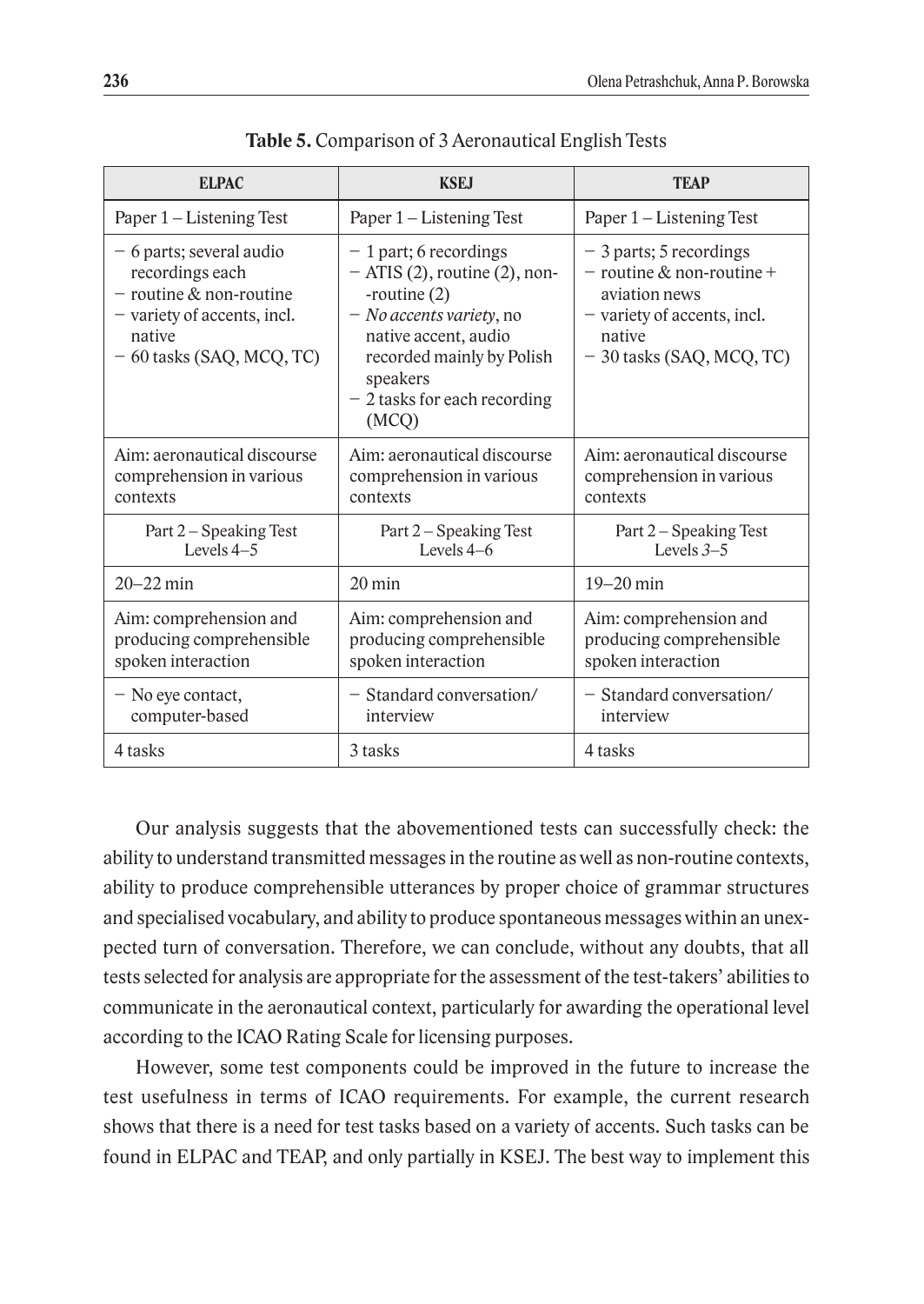requirement is to offer test-takers authentic speech recordings based on foreign accents. Currently, the audio materials offered by KSEJ have been prepared mostly by Polish speakers, which narrows down the possibility of checking candidates' understanding of variety of accents and dialects in real-world communication. Another week point of the tests in question is the lack of test tasks eliciting interaction skills. This poses a challenge for test designers. We suggest incorporating more role-plays as a part of the testing procedure which can manage elicitation of the corresponding skills to maintain the dialogue, repair misunderstandings, etc. It will also show the test taker's possibility to use spontaneous language, which is important to discriminate the test-takers below operational level 4. Last but not least, the traditional method of the standard interview should be step by step replaced by partly computer-based tasks and partly blind-type interview as it makes the environment more natural for aeronautical communications.

## **Conclusions**

The analysis of three selected tests available in Poland to assess the language performance against the ICAO Rating Scale has revealed that there is still room for improvement. The main areas/directions for such action can be defined regarding the language quality characteristics and communicative strategies required to be part of the language performance at the workplace of pilots and controllers. All three tests offer tasks aimed at checking comprehension of aeronautical messages both in routine and non-routine situations. However, when it comes to producing speech samples by test-takers, the tests elicit extended speech on topics related to aviation, including proper linguistic behaviour in case of an unexpected turn of the events or linguistic or thematic problem. The test of KSEJ includes the assessment of standard phraseology which is not relevant to the ICAO Rating scale, but it may be motivating for test-takers.

The test designers might be recommended to focus more on the elicitation function of the language tests to increase their usefulness for valid and reliable assessment of the elicited speech sample, which, in this way, will be measurable against descriptors of the ICAO Rating scale. Unless the Aviation English test elicits each language skill illustrated by the descriptors, the testing for licensing purposes will not be in full compliance with the ICAO language proficiency requirements. Only by monitoring the current testing procedures and their potential effectiveness, can we combine our efforts to improve global testing that may be equal to the improvement of aeronautical communication worldwide.